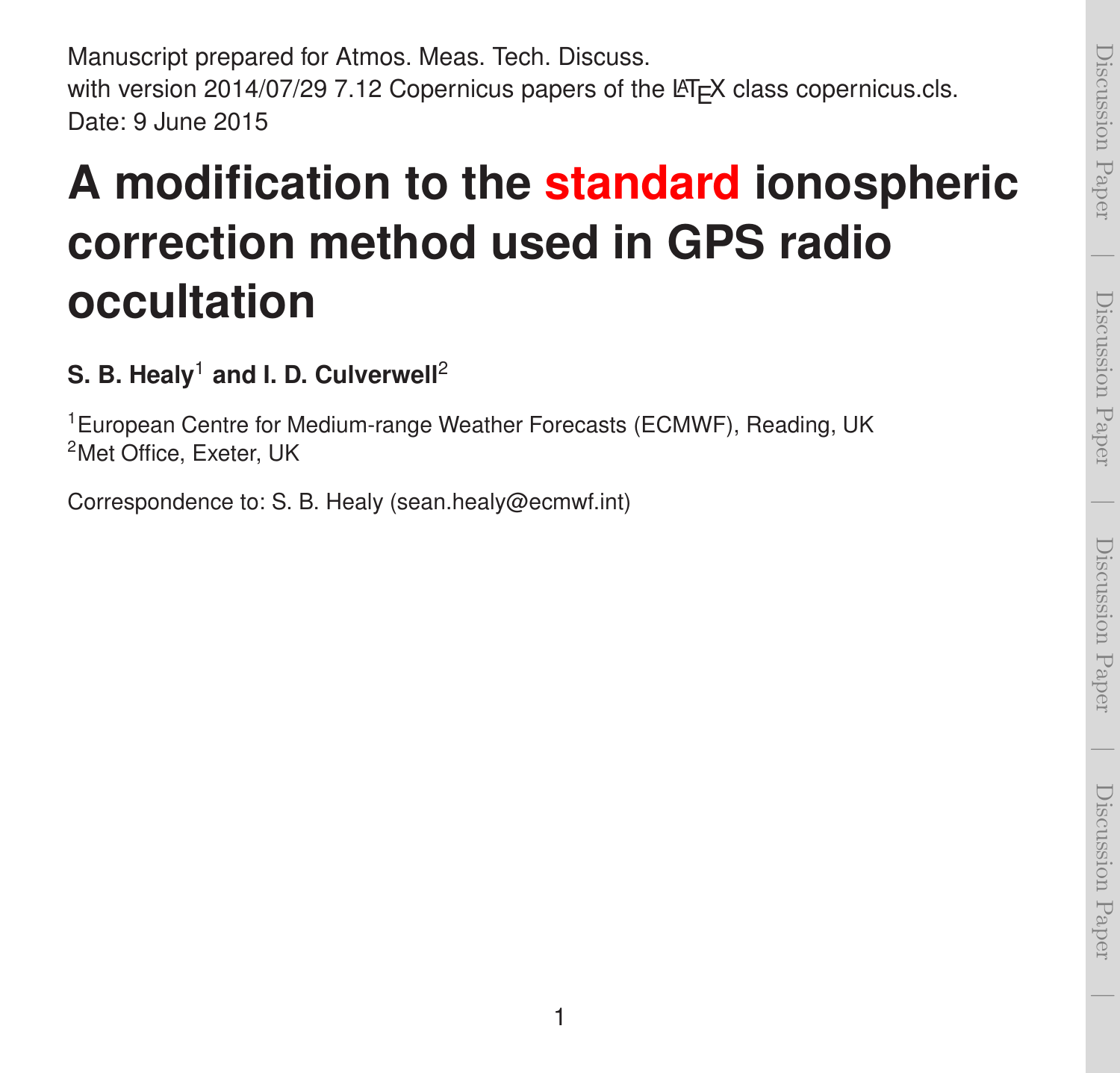# Discussion PaperDiscussion Paper

 $\overline{\phantom{0}}$ 

 $\overline{\phantom{0}}$ 

#### **Abstract**

A modification to the standard bending angle correction used in GPS radio occultation is proposed. The modified approach should reduce systematic residual ionospheric errors in GPS radio occultation climatologies. A new second order term is introduced in order to account for a known source of systematic error, which is generally neglected. The new term has the form  $\kappa(a) \times (\alpha_{11}(a) - \alpha_{12}(a))^2$ , where a is the impact parameter, and  $(\alpha_{11}, \alpha_{12})$ are the L1 and L2 bending angles, respectively. The variable  $\kappa$  is a weak function of impact parameter, a, but it does depend on a priori ionospheric information. The theoretical basis of the new term is examined. The sensitivity of  $\kappa$  to the assumed ionospheric parameters is investigated in one-dimensional simulations, and it is shown that  $\kappa\simeq 10$ –20 rad $^{-1}.$  We note that the current implicit assumption is  $\kappa = 0$ , and this is probably adequate for numerical weather prediction applications. However, the uncertainty in  $\kappa$  should be included in the uncertainty estimates for the geophysical climatologies produced from GPS-RO measurements. The limitations of the new ionospheric correction when applied to CHAMP measurements are noted. These arise because of the assumption that the refractive index is unity at the satellite, made when deriving bending angles from the Doppler shift values.

#### **1 Introduction**

GPS radio occultation (GPS-RO) measurements are now routinely assimilated into operational numerical weather prediction (NWP) systems [\(Healy and Thépaut, 2006](#page-16-0); [Cucurull et al., 2007](#page-16-1); [Aparicio and Deblonde](#page-16-2), [2008;](#page-16-2) [Poli et al.](#page-17-0), [2009;](#page-17-0) [Rennie, 2010](#page-17-1)). Using variational data assimilation techniques, it has been shown that they provide accurate temperature information in the upper troposphere and lower/middle stratosphere, complementing the information provided by satellite radiance measurements. Specifically, it has been shown that GPS-RO measurements reduce stratospheric temperature biases in NWP systems. The value of GPS-RO in climate reanalyses has been demonstrated [\(Poli et al.](#page-17-2), [2010](#page-17-2)), and a number of studies outlining climate monitoring applications have been re-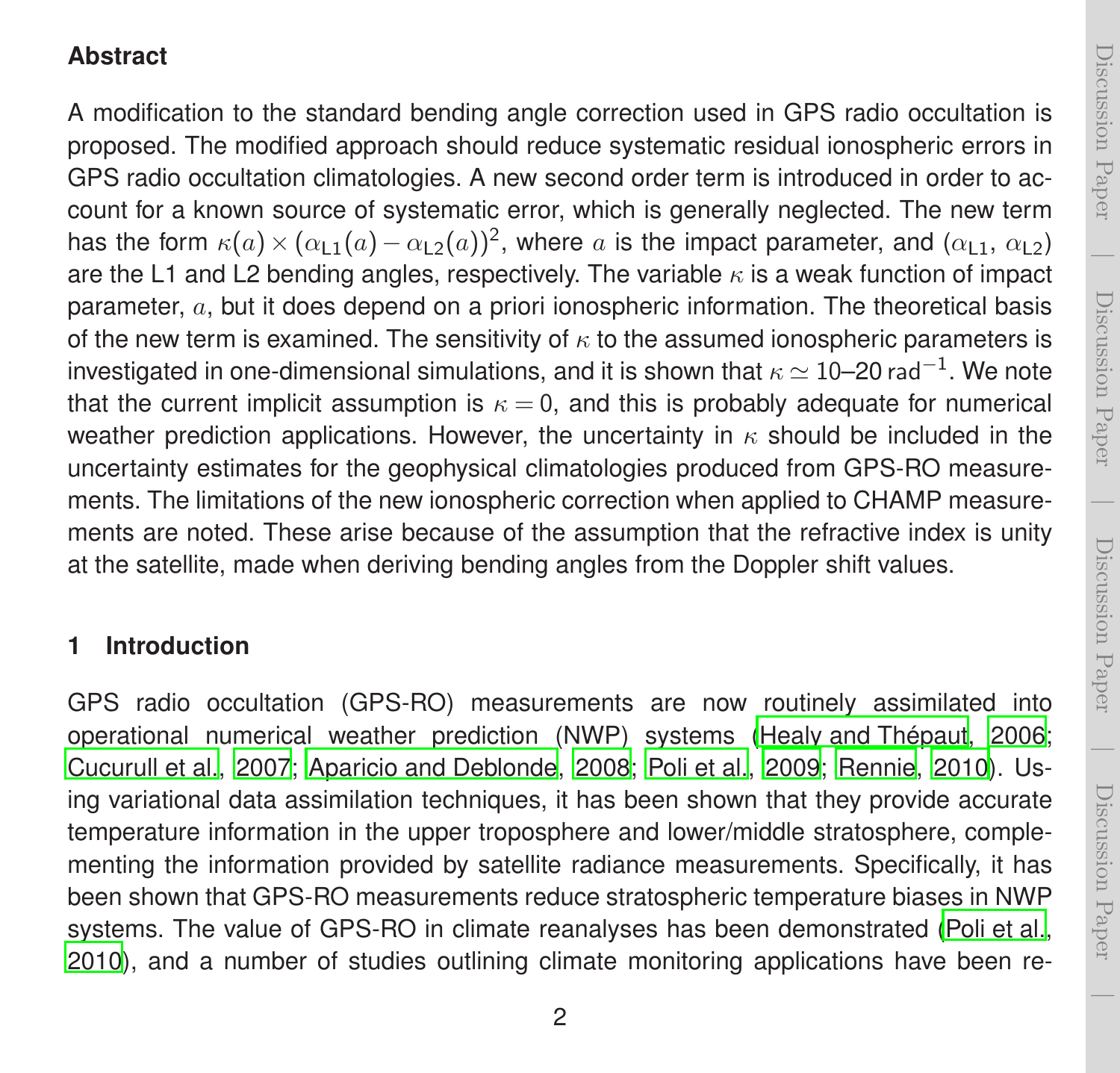ported (e.g., [Leroy et al.](#page-17-3), [2006\)](#page-17-3). A particularly noteworthy activity is the "RoTrends project", where the major GPS-RO processing centres have processed common datasets in order to estimate structural uncertainty in the geophysical retrievals [\(Ho et al., 2009,](#page-16-3) [2012](#page-16-4); [Steiner et al., 2013](#page-17-4)).

Overall, the published results indicate that GPS-RO could have an increasingly important role in climate monitoring in the coming years, particularly in the stratosphere. However, one area of potential concern that could affect climate monitoring applications is the impact of "residual ionospheric errors" on the geophysical retrievals. These arise because the measurement is sensitive to both the neutral atmosphere and the ionosphere. The first order "ionospheric correction" commonly used in the GPS-RO processing [\(Vorob'ev and Krasil'nikova, 1994\)](#page-18-0) produces systematic retrieval errors that will vary as a function of the 11 year solar cycle [\(Danzer et al.](#page-16-5), [2013](#page-16-5)).

The impact of residual ionospheric errors on GPS-RO retrieval accuracy has been discussed by a number of authors. [Vorob'ev and Krasil'nikova \(1994](#page-18-0)) were the first to propose correcting for the ionosphere at the bending angle level rather than phase-delays. They derived an integral expression to estimate a source of systematic residual error in their bending angle approach, showing that these errors increased as a function of the electron density squared, integrated over the vertical profile. They also argued that horizontal gradients only weakly affected the accuracy of their method, as the first order impact of the gradients is removed in the correction procedure. Kursinski et al. (1997, Table 2) estimated the accuracy of the bending angle method as a function of solar and diurnal cycles, based on simulations with one-dimensional, spherically symmetric Chapman layer ionospheres. The largest error was at daytime solar maximum conditions, reaching −6.5 % (around −0.3 µrad) at 60 km. [Syndergaard \(2000](#page-17-5)) introduced an improved phase correction method with similar error characteristics to the bending angle method. A "major" and "minor" error term was identified, and it was noted that the bending angle correction removed the major term, but the removal of the minor term required additional a priori information. Interestingly, Syndergaard argued that in practice the term in the ionospheric refractive index related to the earth's magnetic field could be neglected when assessing the residual ionospheric errors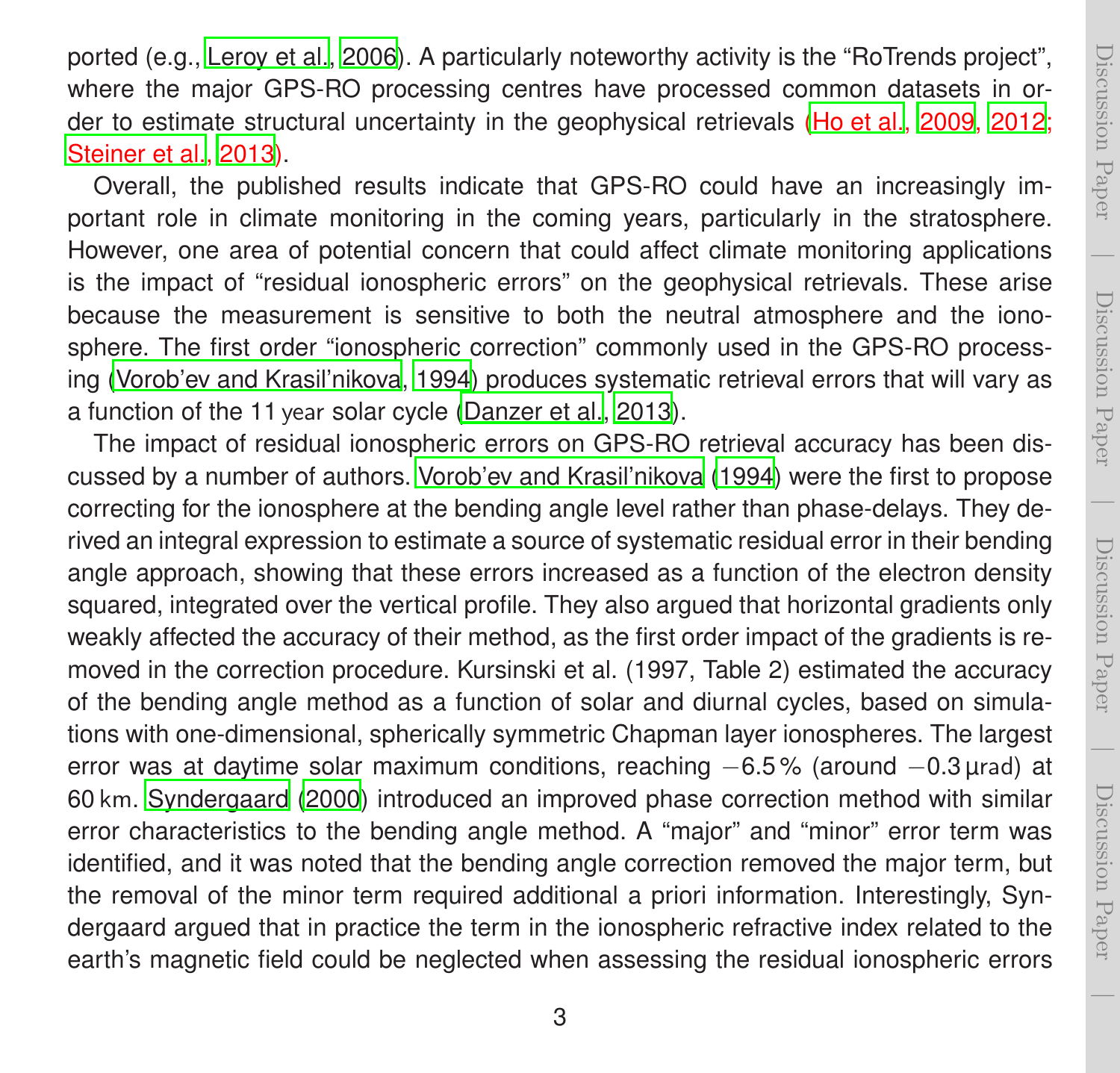in GPS-RO applications. More recently, [Mannucci et al. \(2011\)](#page-17-6) investigated the errors in simulations based on three-dimensional ionospheric fields from an ionospheric assimilation model. Based on these results they suggested that ionospheric errors at a height of 20 km are too large for climate monitoring applications, during daytime at solar maximum conditions. Furthermore, they emphasised the need for improved ionospheric correction schemes to mitigate this problem. [Danzer et al. \(2013\)](#page-16-5) investigated an improved ionospheric correction based on the statistical differences of measurements taken at night and day in order to reduce systematic geophysical retrieval errors. Complementary to [Danzer et al. \(2013\)](#page-16-5), [Liu et al.](#page-17-7) [\(2013\)](#page-17-7) and [Liu et al. \(2015\)](#page-17-8) performed end-to-end simulations to investigate residual ionospheric errors remaining after the dual-frequency bending angle correction. They also found clear evidence for negative residual bending angle bias, although smaller in size than the observation- based studies.

In this study, we present a new, relatively simple approach for reducing the systematic residual ionospheric error originally identified and investigated by Vorob'ev and Krasil'nikova (1994). The method still requires a priori ionospheric information, which is combined with the observed bending angle information in order to estimate a correction term. This work has possible relevance to the generation of accurate monthly mean geophysical climatologies of the stratosphere, retrieved from GPS-RO measurements. In particular, it may be useful when producing GPS-RO climatogies with the new average bending angle method, discussed recently [\(Ao et al.](#page-15-0), [2012](#page-15-0); [Gleisner and Healy, 2013](#page-16-6); [Danzer et al.](#page-16-7), [2014\)](#page-16-7). The new method does not correct the residual errors arising from horizontal gradients in the ionosphere, or those caused by the earth's geomagnetic field. We expect that these effects are likely to produce random noise on individual profiles, but to first order they should average out, and not affect monthly and seasonal climatologies. However, this has not been proven here.

The theoretical basis of the new method for reducing the systematic residual ionospheric errors will be outlined, and we will demonstrate the method in simulations with onedimensional, spherically symmetric model ionospheres, where the electron number density is only a function of the vertical co-ordinate. More detailed simulations which expand on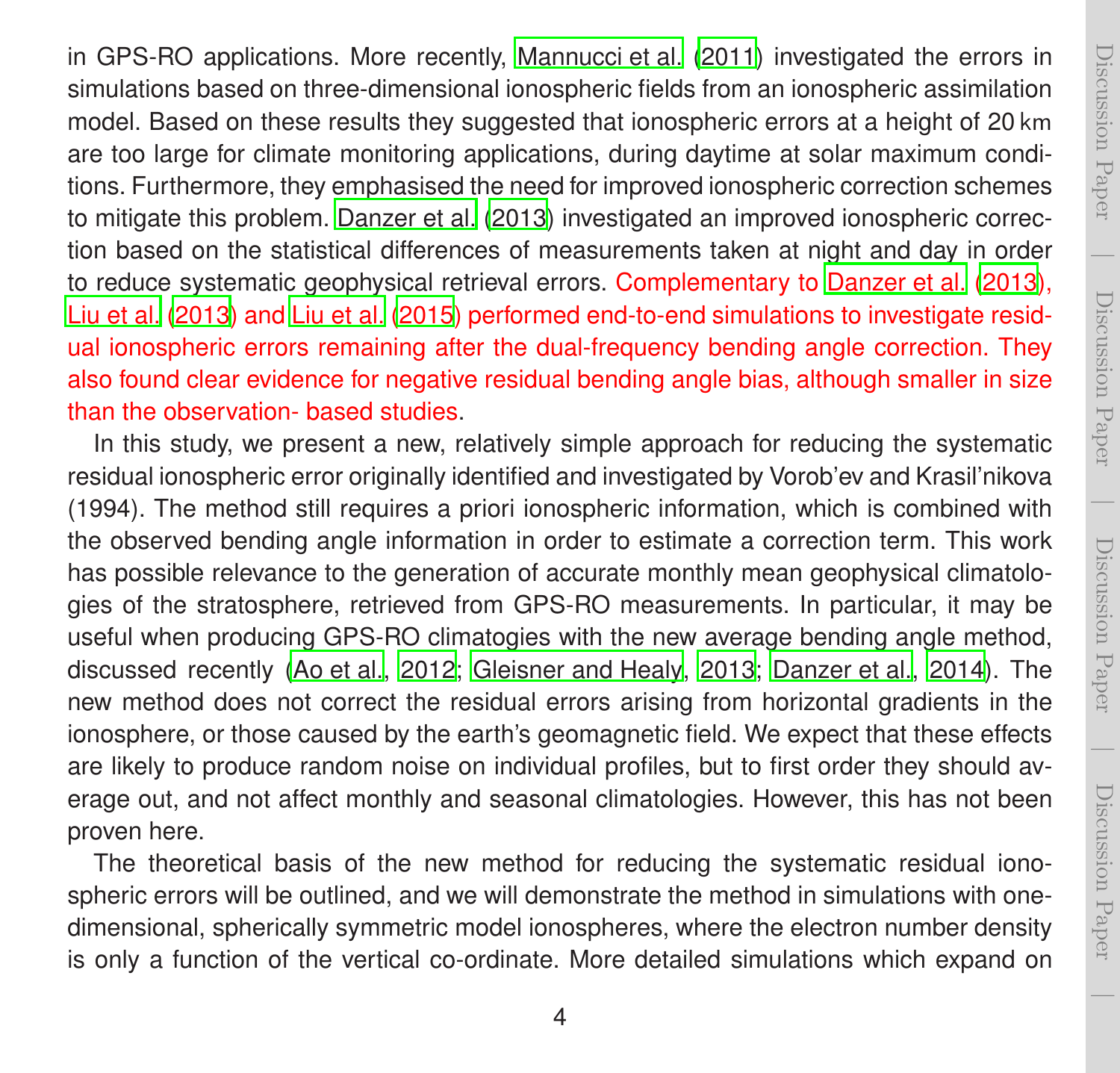<span id="page-4-1"></span>Discussion Paper

Discussion Paper

 $\overline{\phantom{0}}$ 

these results, based on modelling through complex, three dimensional ionospheres will be reported by [Danzer et al. \(2015\)](#page-16-8).

In Sect. [2,](#page-4-0) the ionospheric correction procedure proposed by Vorob'ev and Krasil'nikova (1994), which has been adopted at most processing centres, will be described and the new model for the residual error will be introduced. One dimensional simulations testing the new approach are presented in Sect. [3.](#page-7-0) The discussion and conclusions are given in Sect. [4,](#page-9-0) where the strengths and limitations of the new approach are outlined.

#### <span id="page-4-0"></span>**2 Modified ionospheric correction of GPS-RO bending angles**

It has been demonstrated that GPS-RO measurements provide useful temperature information in the stratosphere. However, GPS-RO is not a direct measurement of temperature profile information, and a retrieval system is required to estimate the geophysical variables such as pressure, temperature and geopotential height. The basic components of the GPS-RO geophysical retrieval system are outlined in Kursinski et al. (1997) and [Hajj et al. \(2002\)](#page-16-9). We will focus on the ionospheric correction step here.

The GPS satellites transmit signals at two L band frequencies,  $f_1 = 1575.42 \text{ MHz}$  and  $f_2$  = 1227.60 MHz. The removal of the ionospheric bending to first order is possible because the ionosphere is dispersive at the GPS L band frequencies. Assuming spherical symmetry, the bending angle,  $\alpha_{\mathsf{L}i}$ , at impact parameter,  $a$ , is

$$
\alpha_{\text{Li}}(a) = -2a \int_{r_{\text{t}}}^{\infty} \frac{\frac{\text{d}n_i}{\text{d}r}}{n_i \sqrt{(n_i r)^2 - a^2}} \text{d}r \tag{1}
$$

where  $i\!=\!(1,2)$ , depending on the frequency,  $r_{\text{t}}$  is the tangent height of the ray-path and  $n_i$ is the refractive index. The refractive index is approximated with

$$
n_i \simeq 1 + 10^{-6} N_n(r) - \frac{k_4 n_e(r)}{f_i^2} \tag{2}
$$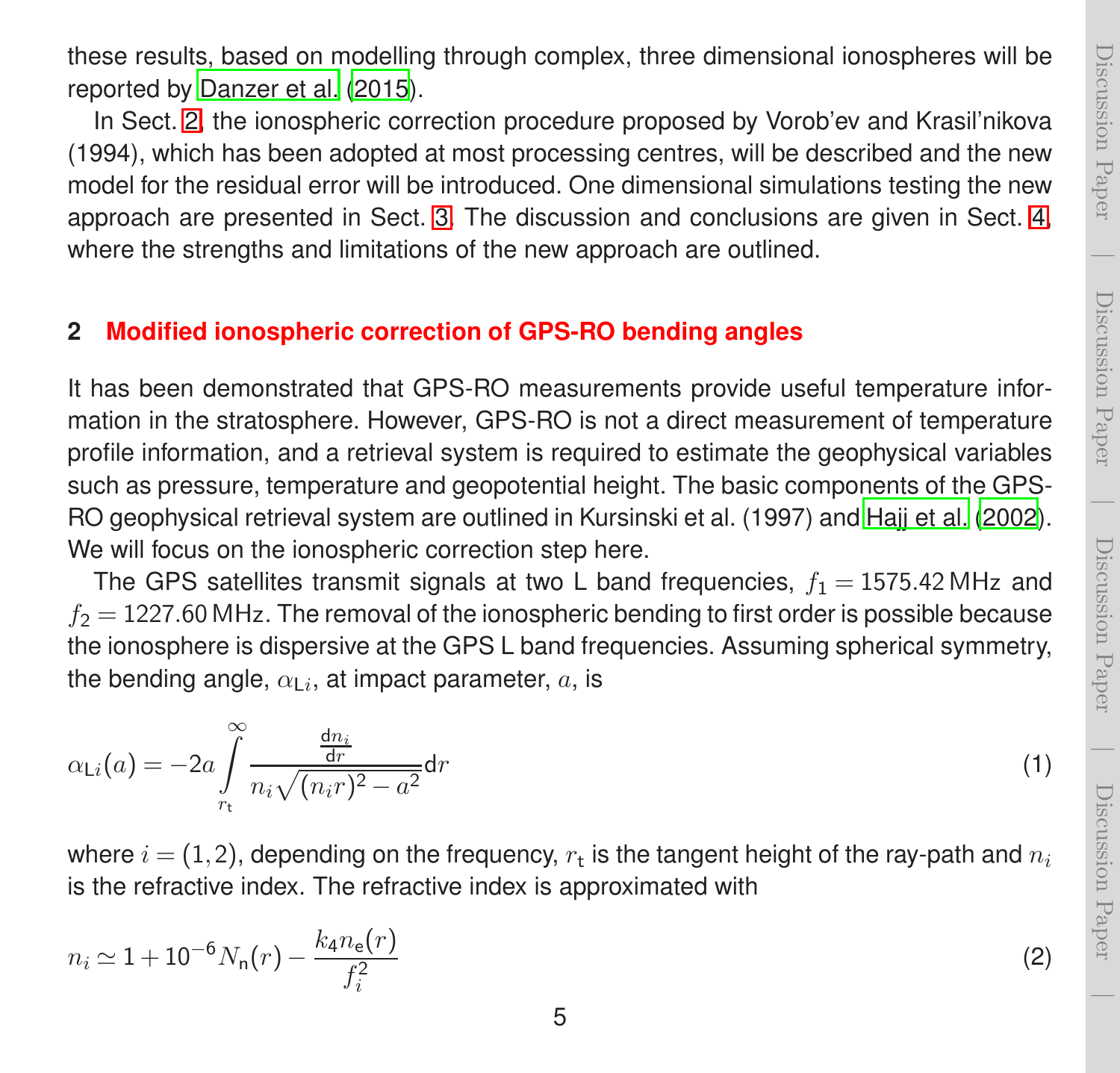where  $N_{\sf n}$  is the neutral refractivity, the constant  $k_{\sf 4}=$  40.3  ${\sf m^3\,s^{-2}}$ , and  $n_{\sf e}(r)$  is the electron number density. This expression neglects higher order terms involving higher powers of the frequency  $f_i$  and the earth's magnetic field, but Syndergaard (2000) has found that this has no appreciable impact on the residual bending angle errors.

As noted earlier, the ionospheric correction is usually performed at the bending angle level at most operational processing centres, based on the approach suggested by Vorobev and Krasilnikova (1994) (VK94, hereafter). The "corrected" neutral atmosphere bending angle,  $\alpha_c$ , at impact parameter a, is estimated with,

<span id="page-5-0"></span>
$$
\alpha_{\mathsf{c}}(a) = \alpha_{\mathsf{L}1}(a) + \frac{f_2^2}{f_1^2 - f_2^2} (\alpha_{\mathsf{L}1}(a) - \alpha_{\mathsf{L}2}(a)) \tag{3}
$$

where  $\alpha_{1,1}$  and  $\alpha_{1,2}$  are the bending angles for L1 and L2 signals, respectively, interpolated to a common impact parameter value,  $a$ . A common impact parameter is equivalent to a common ray tangent point height when the ray-path tangent point is below the ionosphere. The residual errors generally increase as the ionospheric electron densities increase (e.g., Kursinski et al., 1997; Syndergaard, 2000; Mannucci et al., 2011; Danzer et al., 2013; Liu et al., 2013).

One of the strengths of Eq. [\(3\)](#page-5-0) is that it is based on simple physics, and it does not require a priori information about the ionospheric state. It is generally accepted that ionospheric correction schemes that improve upon this will require some a priori ionospheric state information (e.g., Syndergaard, 2000).

It is interesting to note that VK94 provided an estimate of a systematic residual ionospheric bending angle error, although – with the exception of Syndergaard (2000) and Danzer et al. (2013) – this does not seem to have received much attention (see equation 22, VK94). Neglecting the neutral contribution to the refractive index to simplify the mathematics  $(n_i = 1 - 10^{-6} k_4 n_e(r)/f_i^2)$ , VK94 asssume that the ray impact parameter/tangent height is below the ionosphere, so that  $n_e(r_t)=0$  and  $a=r_t$ . They insert  $n_i^{-1} \simeq 1+10^{-6} k_4 n_{\rm e}(r)/f_i^2$ and  $n_i^2 \simeq 1-2\times 10^{-6} k_4 n_{\rm e}(r)/f_i^2$  into Eq[.1,](#page-4-1) and expand the denominator of the integral to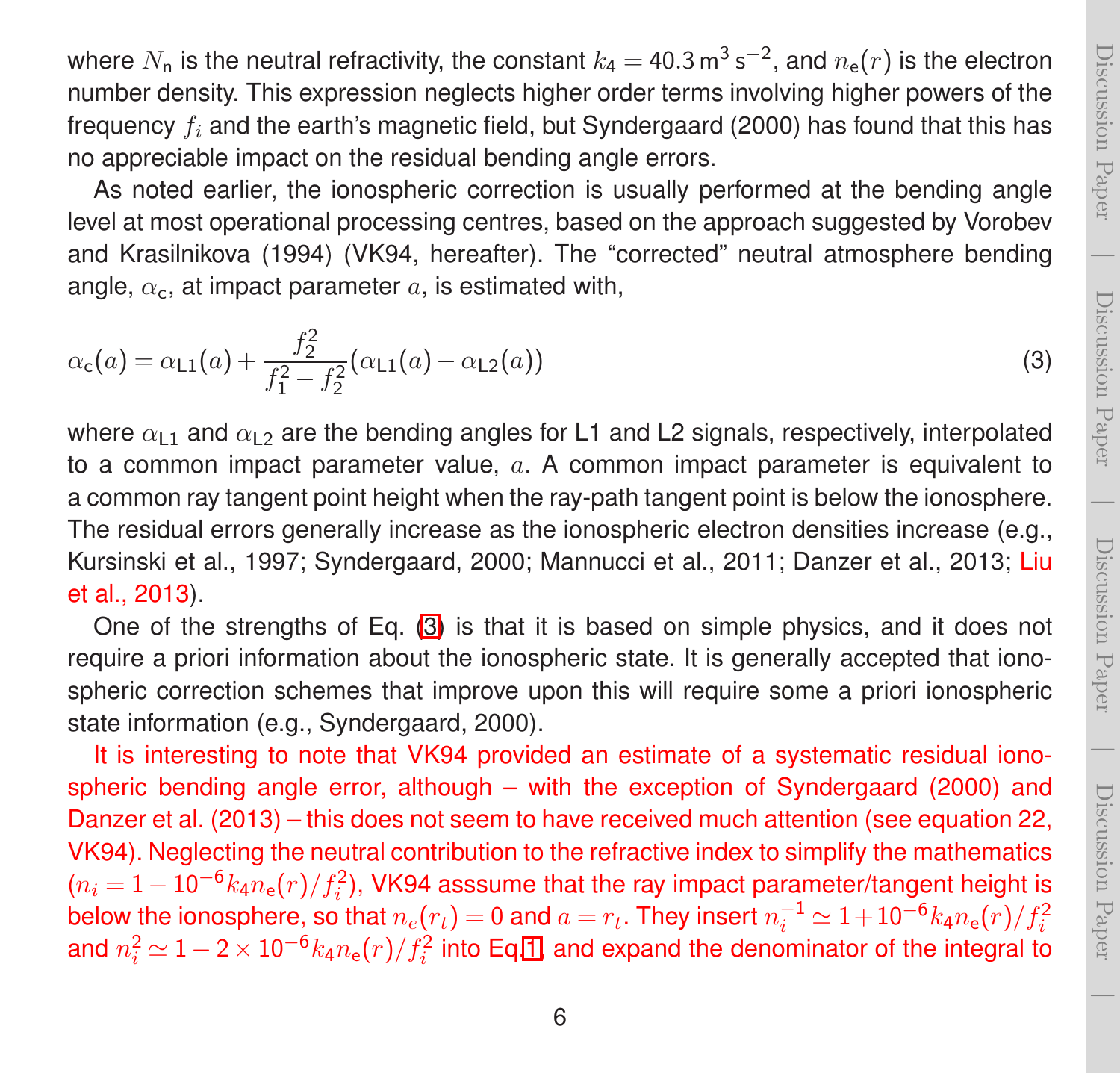<span id="page-6-2"></span><span id="page-6-0"></span> Discussion PaperDiscussion Paper

Discussion Paper

<span id="page-6-3"></span>Discussion Paper

 $\overline{\phantom{0}}$ 

obtain an approximation that is second-order in  $n_e$ .

$$
-2a\int_{r_t}^{\infty} \frac{\frac{dn_i}{dr}}{n_i\sqrt{(n_i r)^2 - a^2}} dr \simeq 2a \times 10^{-6} \frac{k_4}{f_i^2} \int_{a}^{\infty} \frac{\frac{dn_e}{dr}}{\sqrt{r^2 - a^2}} \left[1 + \frac{10^{-6} k_4 n_e(r)(2r^2 - a^2)}{f_i^2 (r^2 - a^2)}\right] dr.
$$
\n(4)

Applying the standard ionospheric correction (Eq[.3\)](#page-5-0) to the second order approximation (Eq[.4\)](#page-6-0) produces a systematic residual term given by  $<sup>1</sup>$  $<sup>1</sup>$  $<sup>1</sup>$ ,</sup>

$$
\Delta \alpha \simeq -a \; 10^{-12} \frac{k_4^2}{(f_1 f_2)^2} \int\limits_a^\infty \frac{(2r^2 - a^2) \frac{\mathrm{d}(n_e^2)}{\mathrm{d}r}}{(r^2 - a^2)^{3/2}} \mathrm{d}r \tag{5}
$$

This error term arises even for the simplest case of a spherically symmetric ionosphere, with no magnetic field. Integration by parts shows that the integral in Eq. [\(5\)](#page-6-2) is always positive (see Eq. [A4\)](#page-12-0) so this error biases the corrected bending angles negative, meaning the values produced by Eq. [\(3\)](#page-5-0) are consistently too small. The error occurs because the L1 and L2 signals have different ray-paths. The dependence on  $n_e^2$  indicates that the bias will depend on the solar cycle. The present study is concerned with estimating and correcting this specific source of bias in the bending angles, in order to improve GPS-RO geophysical climatologies. However, we emphasise that this requires some a priori assumptions about the ionospheric state.

In this study, we propose a modification to the standard ionospheric correction of the form

$$
\alpha_{\mathsf{c}}(a) = \alpha_{\mathsf{L}1}(a) + \frac{f_2^2}{f_1^2 - f_2^2} (\alpha_{\mathsf{L}1}(a) - \alpha_{\mathsf{L}2}(a)) + \kappa(a)(\alpha_{\mathsf{L}1}(a) - \alpha_{\mathsf{L}2}(a))^2
$$
(6)

<span id="page-6-1"></span><sup>&</sup>lt;sup>1</sup>The numerator of VK94 Eq. (22) differs slightly. They have a factor  $(3r^2 - 2a^2)$  in Eq. (22), whereas we find  $(2r^2 - a^2)$ . This difference has no significant impact on the magnitude of the error estimate, but Fig. [1](#page-19-0) suggests our expression is correct.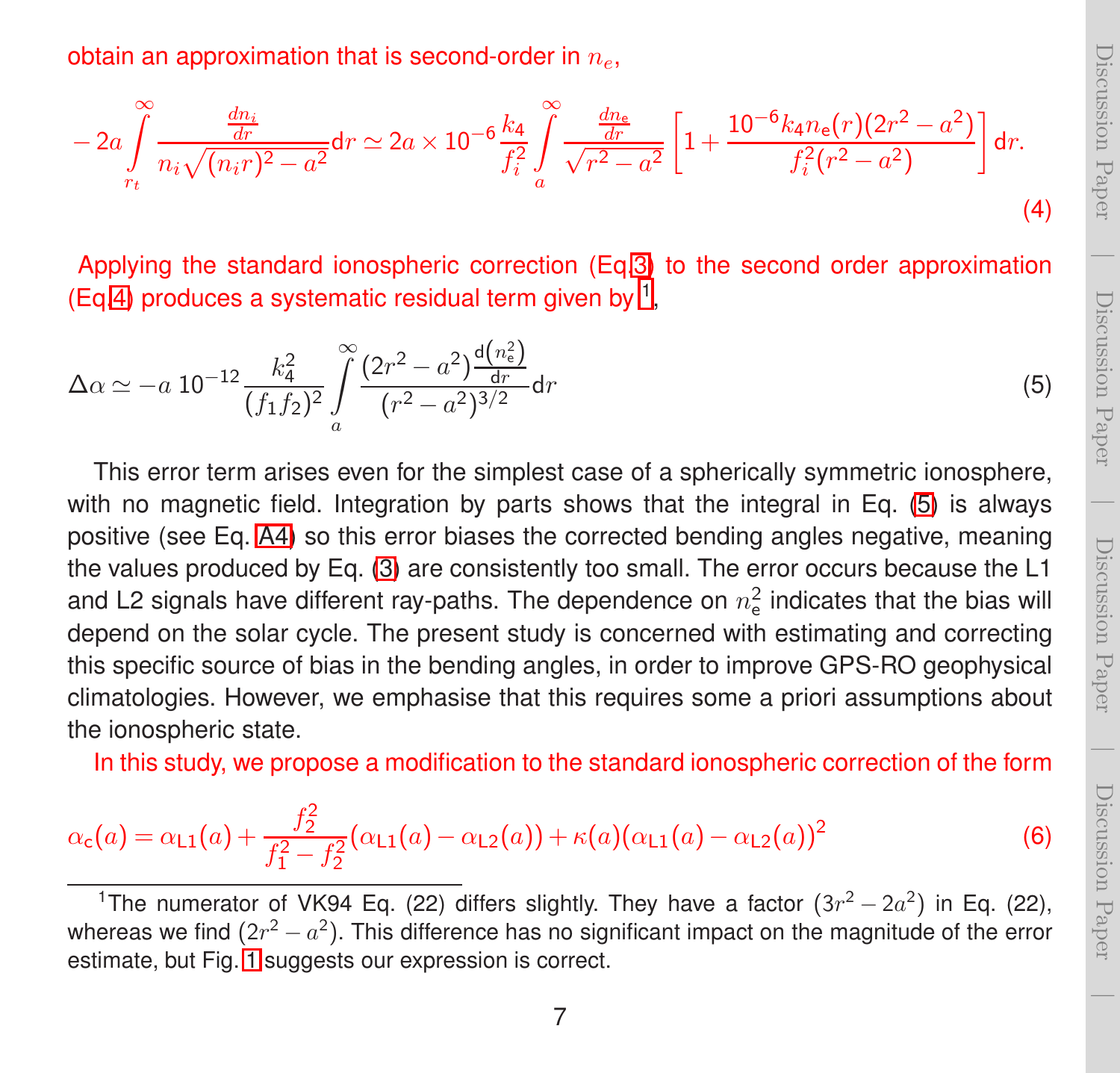<span id="page-7-1"></span> $\overline{\phantom{0}}$ 

where the new term,  $\kappa(a) \times (\alpha_{11}(a) - \alpha_{12}(a))^2$ , compensates for the systematic residual error identified in Eq.[\(5\)](#page-6-2). The physical justification for the new term, and estimates of  $\kappa(a)$ based on both simulations through one-dimensional, spherically symmetric ionospheres, and analytical solutions of the bending angle equation are presented in section [3.](#page-7-0)

#### <span id="page-7-0"></span>**3 Results**

We have confirmed the accuracy of Eq. [\(5\)](#page-6-2) for one-dimensional (1-D), spherically symmetric ionospheres, where the electron number density is only a function of the vertical co-ordinate, and neutral atmosphere refractivity index is unity. Figure [1](#page-19-0) shows an example where L1 and L2 bending angles have been computed by integrating Eq. [\(1\)](#page-4-1) for Chapman layer ionosphere. The Chapman layer electron number density profile is given by

$$
n_{e}(r) = n_{e}^{\max} \exp\left(\frac{1}{2}(1 - u - \exp(-u))\right)
$$
  

$$
u = \frac{r - r_{m}}{H}.
$$
 (7)

The Chapman layer peaks at  $r_m = R_e + 300$  km, where  $R_e$  is the radius of the earth. It has a width of  $H = 75$  km, and a peak electron number density of  $n_{\rm e}^{\rm max} = 3 \times 10^{12}$  m<sup>-3</sup>. These parameters are most relevant to day time, solar maximum conditions. The computed bending angles are then corrected with Eq. [\(3\)](#page-5-0), but since there is no neutral bending in the simulation the departure from zero is the computed ionospheric residual. The analytic estimate of the residual error using Eq. [\(5\)](#page-6-2) is also shown. It is clear that the agreement computed and estimated errors below  $\sim$  70 km is extremely good. The divergence above 80 km is because of the assumption in the analytical expression that the electron number density is zero at the ray tangent point. The residual errors are actually small when compared with the L1 and L2 bending angles. For example, at 60 km  $\alpha_{11} = 215$  urad and  $\alpha_{12} = 354$  urad. The residual error at 60 km is 0.27 µrad, of order 0.1% of  $\alpha_{1,1}$ . However, the neutral bending angle falls exponentially with height, and at 60 km it has a climatological average value of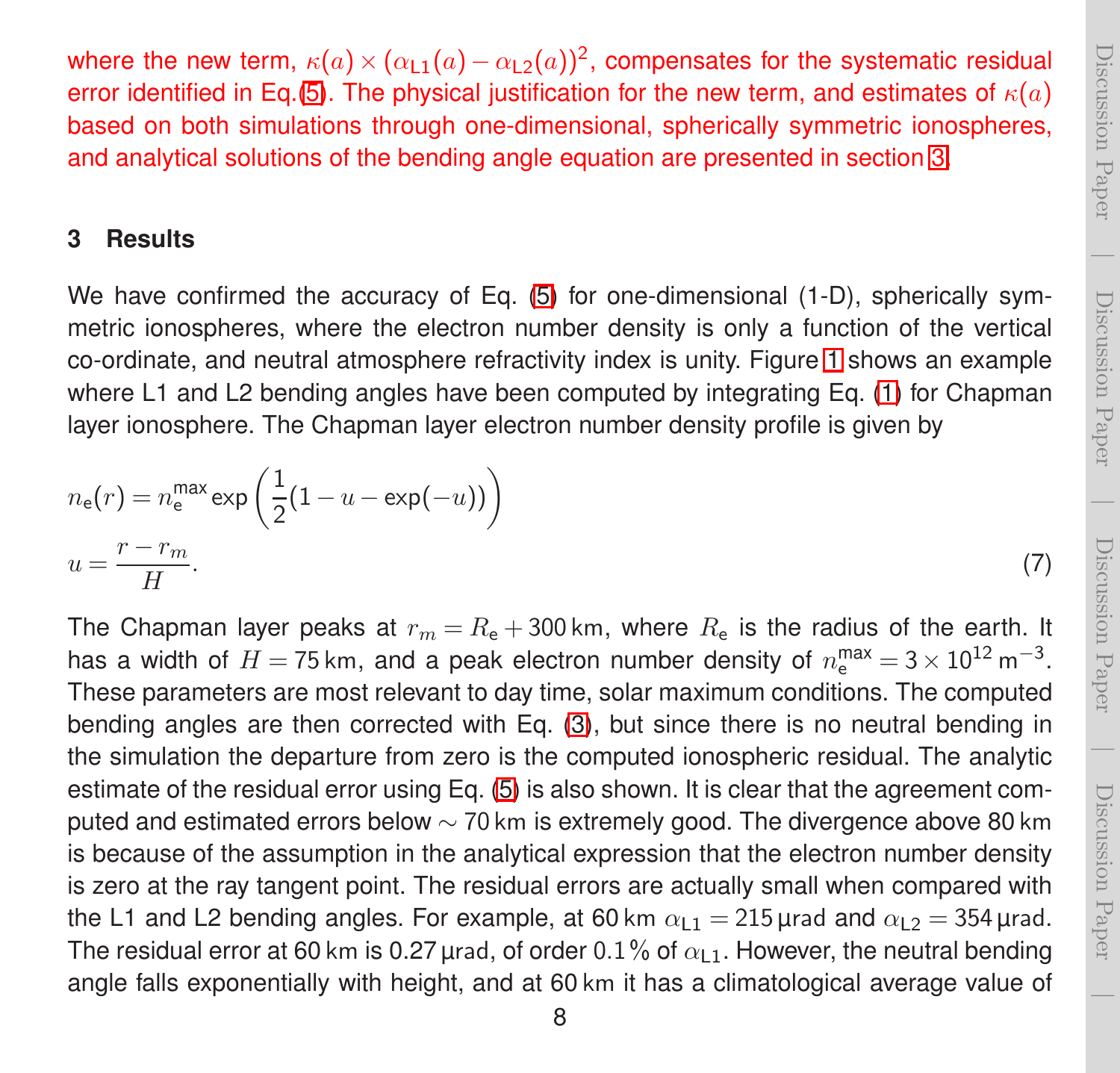4–5 µrad, so the bias in the corrected value is of order  $\sim$  6% (Kursinski et al., 1997). Note that the magnitude of the residual error is comparable to estimates presented in Mannucci et al. (2011), and by Danzer et al. (2013) at solar maximum conditions. Consequently, we believe Eq. [\(5\)](#page-6-2) is a significant component of the total bias in the corrected bending angles.

There is a linear relationship between the residual error value,  $\Delta\alpha(a)$ , and  $(\alpha_{1,1}(a) \alpha_{\textsf{L2}}(a))^2$ , when we adjust the Chapman layer peak electron density,  $n_{\textsf{e}}^{\textsf{max}}$ , keeping both the height,  $r_m$ , and width,  $H$ , values constant. Inspection of the ionospheric bending angle integral (Eq. [1\)](#page-4-1) and error term (Eq. [5\)](#page-6-2) reveals they scale as  $n_{\rm e}^{\rm max}$  and  $(n_{\rm e}^{\rm max})^2$ , respectively. This relationship suggests that the sensitivity of the systematic residual error with respect to the peak electron density,  $n_{\rm e}^{\rm max}$ , can be modelled in terms of  $(\alpha_{\rm L1}(a)-\alpha_{\rm L2}(a))^2$ . Figure [2](#page-20-0) shows

<span id="page-8-0"></span>
$$
\kappa(a) = -\Delta\alpha(a)/(\alpha_{\text{L1}}(a) - \alpha_{\text{L2}}(a))^2
$$
\n(8)

for the Chapman layer used in Fig. [1.](#page-19-0)  $\kappa$ , is 15.8 rad<sup>-1</sup> at the surface, falling to 11.6 rad<sup>-1</sup> at 100 km. The corrected bending angles increase exponentially towards the surface, meaning the impact of the residual error becomes less significant there, so we are most interested in the  $\kappa$  values around  $\sim$  40 km and above.

In Appendix A, we provide analytical expressions for  $\kappa(a)$ , based on three 1-D model electron density profiles where both the ionospheric bending angles and residual error term can be approximated analytically. This approach provides a theoretical basis for Fig. [2,](#page-20-0) and gives insight into how the  $\kappa(a)$  scales with the assumed ionospheric parameters. The model ionospheres, shown in Fig. [3](#page-21-0) are (1) an idealised Chapman layer, (2) a slab profile centred at  $r<sub>m</sub>$  and (3) an asymmetric triangle, peaking at  $r<sub>m</sub>$ . These analytical forms and the computed value (Eq. [8\)](#page-8-0) are shown in Fig. [4.](#page-22-0) The model ionospheres have the same vertically integrated total electron content ( $\tau_{\mathsf{e}}$ ) value, and  $n_{\mathsf{e}}^{\mathsf{max}}$  values.

The agreement between the computed  $\kappa$  (Eq. [8\)](#page-8-0) and the analytical approximations is encouraging, with all values in the range of  $\sim$  10–20 rad<sup>-1</sup> near 50 km. The analytical approx-imation for the idealised Chapman layer (Eq. [A13\)](#page-14-0) gives  $\kappa$  values that are ∼ 20 % too low compared to the computed Chapman values. This is because the bending angle and error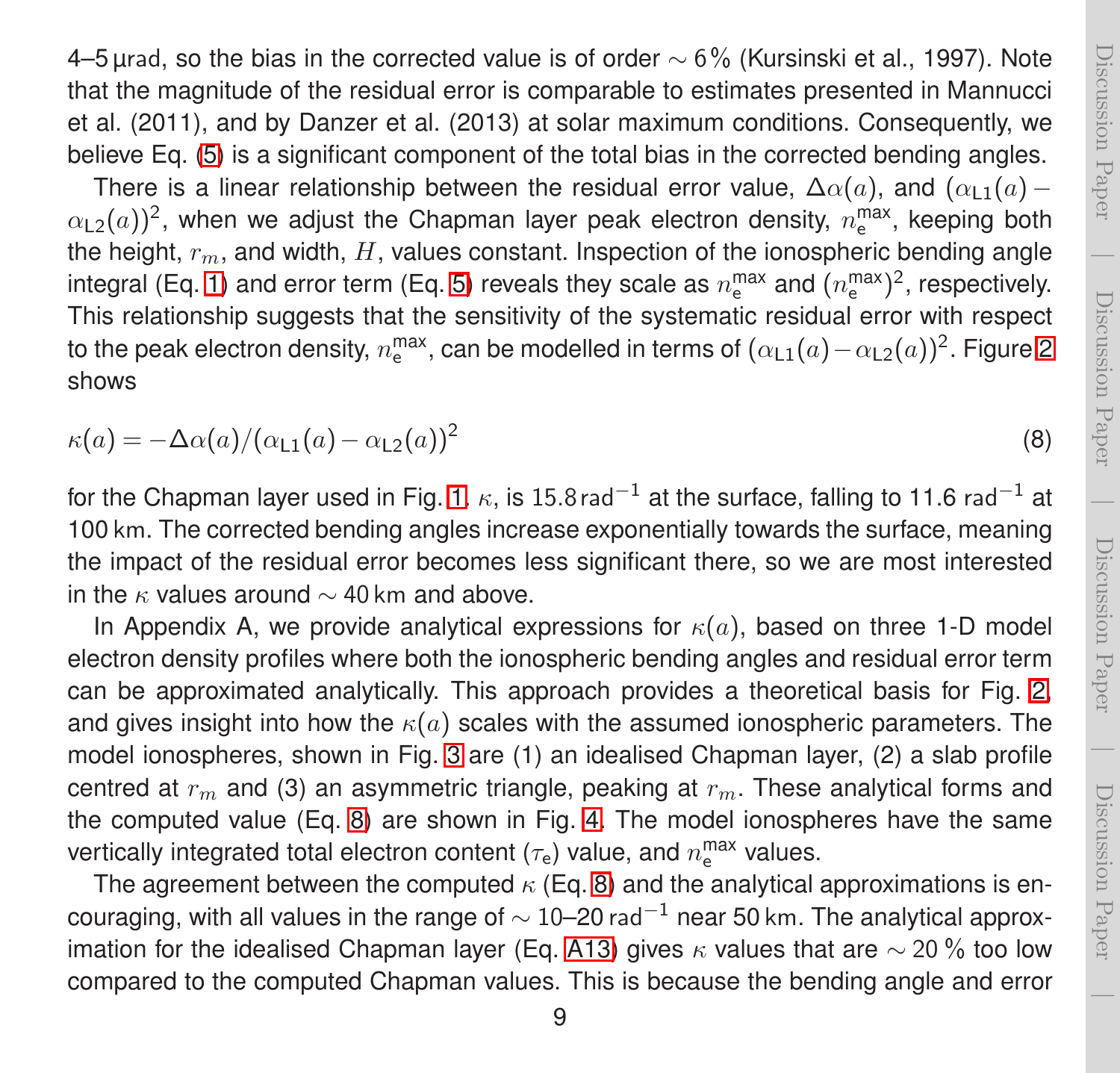$\overline{\phantom{0}}$ 

integrals are approximated and simplified in order to provide analytical solutions (Eqs. [A7](#page-13-0) and [A8\)](#page-13-1). However, Eq. [\(A13\)](#page-14-0) reproduces the relatively weak dependence on  $a$ , and it suggests that the sensitivity to the assumed  $r_m$  and  $H$  is approximately  $\kappa \propto (r_m-a)^{1/2}/H.$ The slab model  $\kappa$  values are higher than the other models, but this is related to the atypical "shape factor" of the slab ionosphere, which is defined as

$$
\eta = \frac{\int n_{\rm e}^2 \mathrm{d}r}{n_{\rm e}^{\max} \int n_{\rm e} \mathrm{d}r} \tag{9}
$$

The shape factors for a Chapman layer, asymmetric triangle and slab models are 0.68, 0.67 and 1.0, respectively. As a consequence, the slab model  $\kappa$  will not tend to the same limit as the Chapman layer for small  $H$ , unless an adjusted shape factor is arbitrarily introduced. The asymmetric triangle gives the best agreement with the computed values, and this is because the integrals (Eqs. [A3](#page-12-1) and [A4\)](#page-12-0) can be evaluated acurately, and the shape factor is reasonable.

The sensitivity of computed  $\kappa(a)$  values to the assumed ionospheric parameters is illustrated in Figs. [5](#page-23-0) and [6.](#page-24-0) The width of the Chapman layer is 50, 75 and 100 km. The height of the peak electron number density is 250, 300 and 400 km. These results are reasonably consistent with the sensitivity suggested by the analytical expressions, showing that  $\kappa$  falls as H is increased, and increases when  $r_m$  is increased. The shape of  $\kappa$  differs when  $H = 100$  km (Fig. [5\)](#page-23-0), and  $r_m = R_e + 250$  km (Fig. [6\)](#page-24-0) because of the non-zero electron density values at the ray tangent height.

#### <span id="page-9-0"></span>**4 Discussion and conclusions**

This study has focused on a source of systematic residual ionospheric error, originally noted in VK94. The results suggest it may be beneficial to introduce an additional term in the standard bending angle ionospheric correction scheme (Eq. [6\)](#page-6-3). This introduces a new term,  $\kappa(a)\times(\alpha_{\textsf{L1}}(a)-\alpha_{\textsf{L2}}(a))^2.$  The variable  $\kappa$  is a weak function of impact parameter,  $a$ , but it does depend on an ionospheric state model through an assumed width parameter,  $H$ , and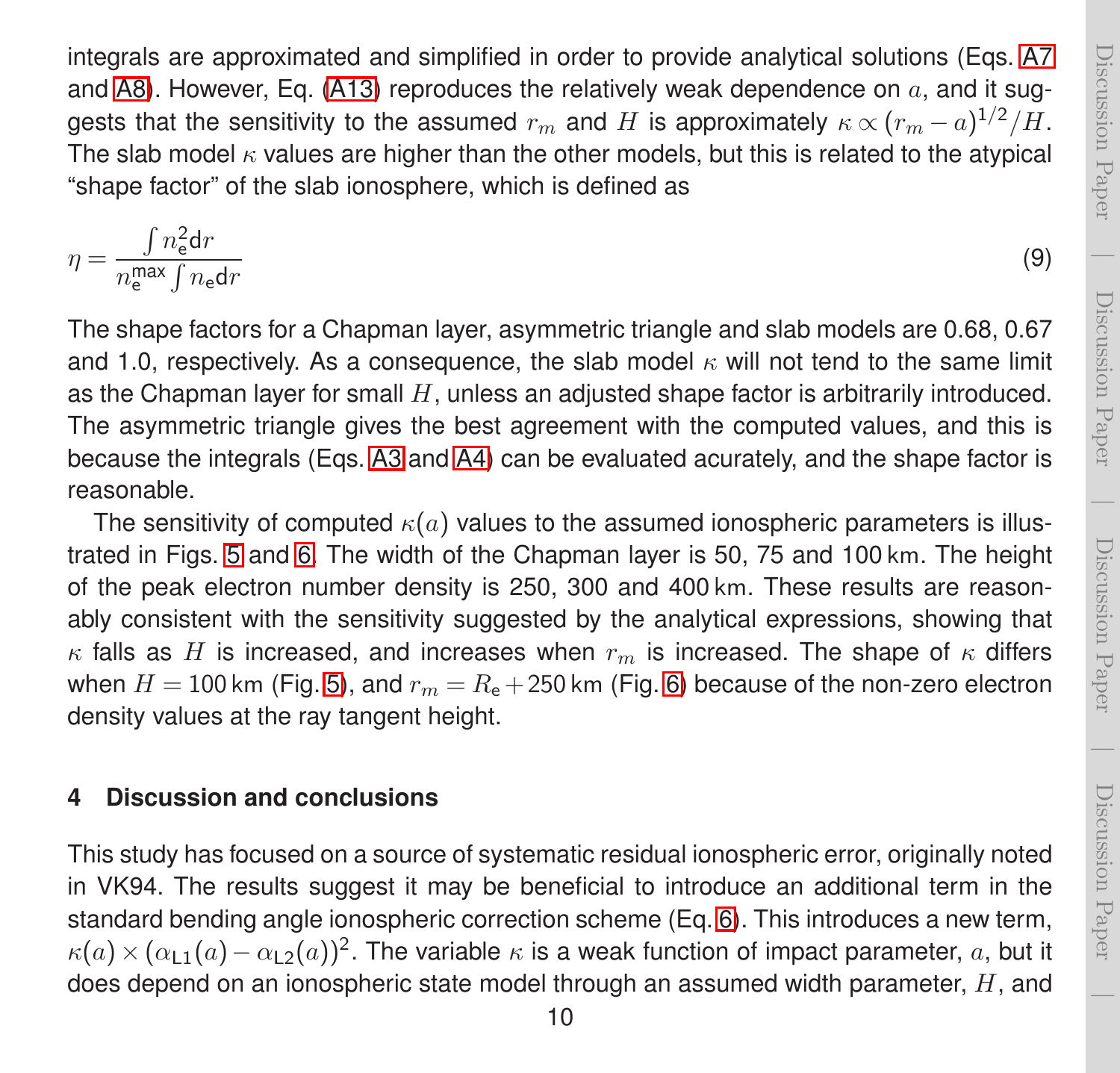the height of the peak electron density,  $r_m$ . We have used both simulations and analytical approximations to explore the sensitivity of  $\kappa(a)$  to these parameters, and the range of these results suggests  $\kappa \simeq 10$ –20 rad $^{-1}$  is a reasonable approximation.

We note that the modified ionospheric correction scheme will be important in the generation of GPS-RO geophysical climatologies if the temporal variability of  $\kappa(a)$  within the 11 year solar cycle is small compared to the variability of the  $(\alpha_{L1}(a) - \alpha_{L2}(a))^2$  term. This hypothesis has been investigated recently by Danzer et al. (2015). They have performed simulations with a three dimensional ionospheric model, for a period spanning an 11 year solar cycle. They have found reasonable agreement between the theoretical  $\kappa$  values and those derived from the simulations, and that the use of suitably chosen values of  $\kappa$  can significantly reduce errors in upper-stratospheric climatological temperatures derived from GPS-RO data. Nevertheless, further testing with other three dimensional ionospheric models should be undertaken.

It must be accepted that  $\kappa(a)$  still depends on an underlying ionospheric model, and that it may be difficult to validate the new correction scheme directly against independent observations. However, we have replaced the sensitivity of the residual error with respect to the peak electron density with a sensitivity with respect to the measured L1 and L2 bending angle values. Nevertheless, there will still be some uncertainty in  $\kappa$ , and this will project into the uncertainty in the geophysical climatologies. We note that the current bending angle ionospheric correction scheme (Eq. [3\)](#page-5-0) implicitly assumes  $\kappa = 0$ . This is probably adequate for NWP applications, but neglecting the second order term in this way will introduce time varying biases in GPS-RO climatogies. A realistic, non-zero  $\kappa(a)$  of the correct order of magnitude should reduce these biases, even if it does not remove them completely. Furthermore, it may be possible to obtained more accurate  $\kappa(a)$  values from ionospheric climatology models, or reanalyses based on ionospheric data assimilation systems. This should be investigated in future work. In any case, the sensitivity of the GPS-RO geophysical climatologies to the assumed  $\kappa(a)$  will be of interest to users, and it should be a component of the climatology uncertainty estimation. This uncertainty is not currently captured in the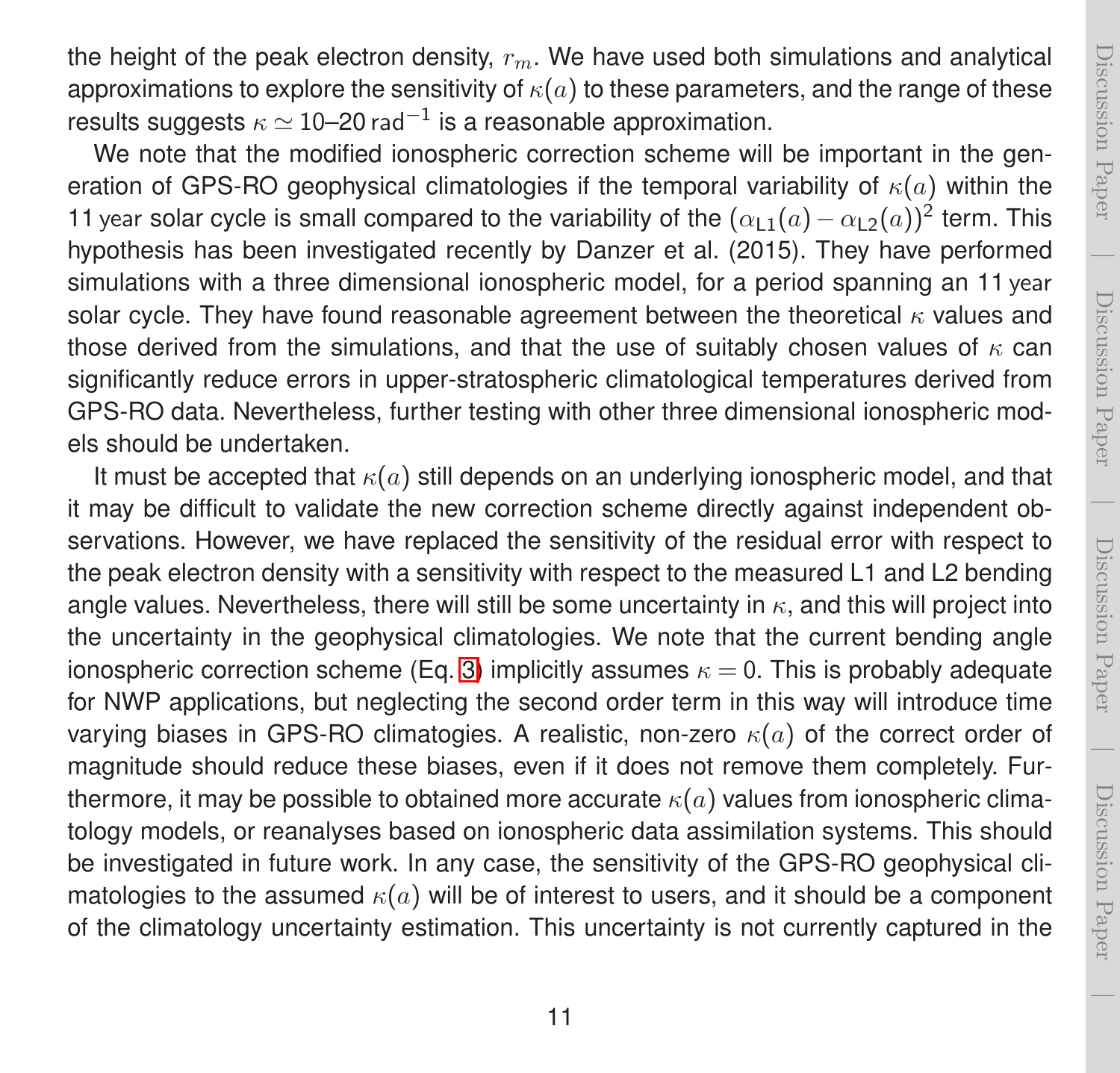RoTrends project (Steiner et al., 2013) because all the processing centres currently assume  $\kappa = 0.$ 

One limitation of the new ionospheric correction approach that should be highlighted is regarding the application to CHAMP data. The bending angles we receive are not direct measurements, but are derived from a Doppler shift value assuming the refractive index at the LEO satellite is unity, meaning the electron density at the LEO is assumed to be zero. This assumption introduces systematic errors in both the L1 and L2 bending angle values which scale as  $n_{\rm e}(r_{\rm leo})/f_i^2$  [\(Hajj and Romans](#page-16-10), [1998\)](#page-16-10), where  $r_{\rm leo}$  is the position of the LEO satellite. These errors are large for CHAMP measurements because the altitude is  $\sim$  420 km, but they do not affect the corrected bending angles because they cancel out in the standard linear ionospheric correction scheme (Eq. [3\)](#page-5-0). Unfortunately, these errors do not cancel when computing  $(\alpha_{L1}-\alpha_{L2})^2$ , and they can introduce an error of  $\sim$  60% in this term for CHAMP measurements at solar maximum conditions. The error is about an order of magnitude smaller for COSMIC and GRAS measurements (∼ 5%) because the altitude is  $\sim$  800 km. However, clearly this limitation should be considered when combining CHAMP with other measurements into a single time series.

In summary, we have investigated a systematic residual error in the standard GPS-RO ionospheric correction. A modification to the standard ionospheric correction has been suggested which may be particularly important when generating geophysical climatologies from GPS-RO measurements. The initial results are promising, and they suggest the modified approach should be considered at the GPS-RO processing centres.

#### **Appendix A: Analytical approximations for**  $\kappa(a)$

Simple 1-D ionosphere models are useful for understanding the magnitude of  $\kappa(a)$ , and the sensitivity to the assumed ionospheric parameters,  $H$  and  $r_m$ . The approach is to approxi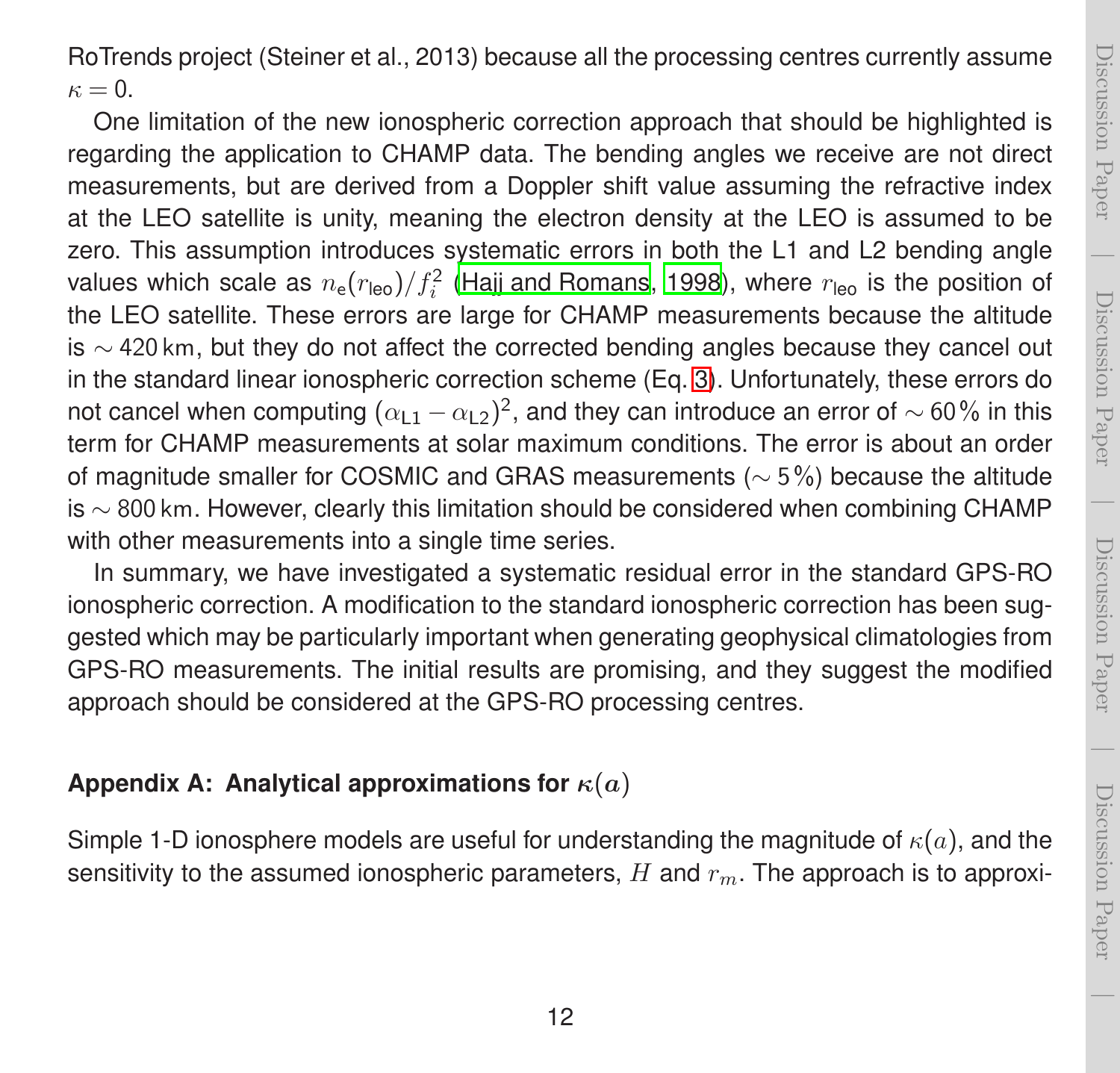mate the linearised ionospheric contribution to the bending integral with,

<span id="page-12-2"></span>
$$
\alpha_i(a) \simeq 2a10^{-6} \frac{k_4}{f_i^2} \int\limits_{a}^{\infty} \frac{\frac{dn_e}{dr}}{(r^2 - a^2)^{1/2}} dr \tag{A1}
$$

 $(i = 1, 2)$  and the systematic residual error term,

<span id="page-12-3"></span>
$$
\Delta \alpha \simeq -a \; 10^{-12} \frac{k_4^2}{(f_1 f_2)^2} \int_{r_t}^{\infty} \frac{(2r^2 - a^2) \frac{d(n_e^2)}{dr}}{(r^2 - a^2)^{3/2}} dr \tag{A2}
$$

analytically. We then substitute the ionospheric bending angle solution into the error equation, and then rearrange to find an equation of the form  $-\kappa(a)\times(\alpha_{\textsf{L1}}-\alpha_{\textsf{L2}})^2$ .

If the electron density is zero at the tangent height,  $n_e(a) = 0$ , Eqs. [\(A1\)](#page-12-2) and [\(A2\)](#page-12-3) can be integrated by parts to remove the electron density gradient terms, giving,

<span id="page-12-1"></span>
$$
\alpha_i(a) \simeq 2a 10^{-6} \frac{k_4}{f_i^2} \int_{a}^{\infty} \frac{rn_e}{(r^2 - a^2)^{3/2}} dr \tag{A3}
$$

and

<span id="page-12-0"></span>
$$
\Delta \alpha \simeq -a \; 10^{-12} \frac{k_4^2}{(f_1 f_2)^2} \int\limits_a^\infty \frac{(2r^2 + a^2)rn_e^2}{(r^2 - a^2)^{5/2}} dr. \tag{A4}
$$

#### **A1 Idealised Chapman layer**

Equations [\(A3\)](#page-12-1) and [\(A4\)](#page-12-0) cannot be integrated analytically for a Chapman layer. Hence, the ionospheric bending angle and residual error integrals are approximated with,

$$
\alpha_i(a) \simeq 2a 10^{-6} \frac{k_4}{f_i^2} \frac{r_m}{(r_m^2 - a^2)^{3/2}} \int_a^\infty n_e \mathrm{d}r \tag{A5}
$$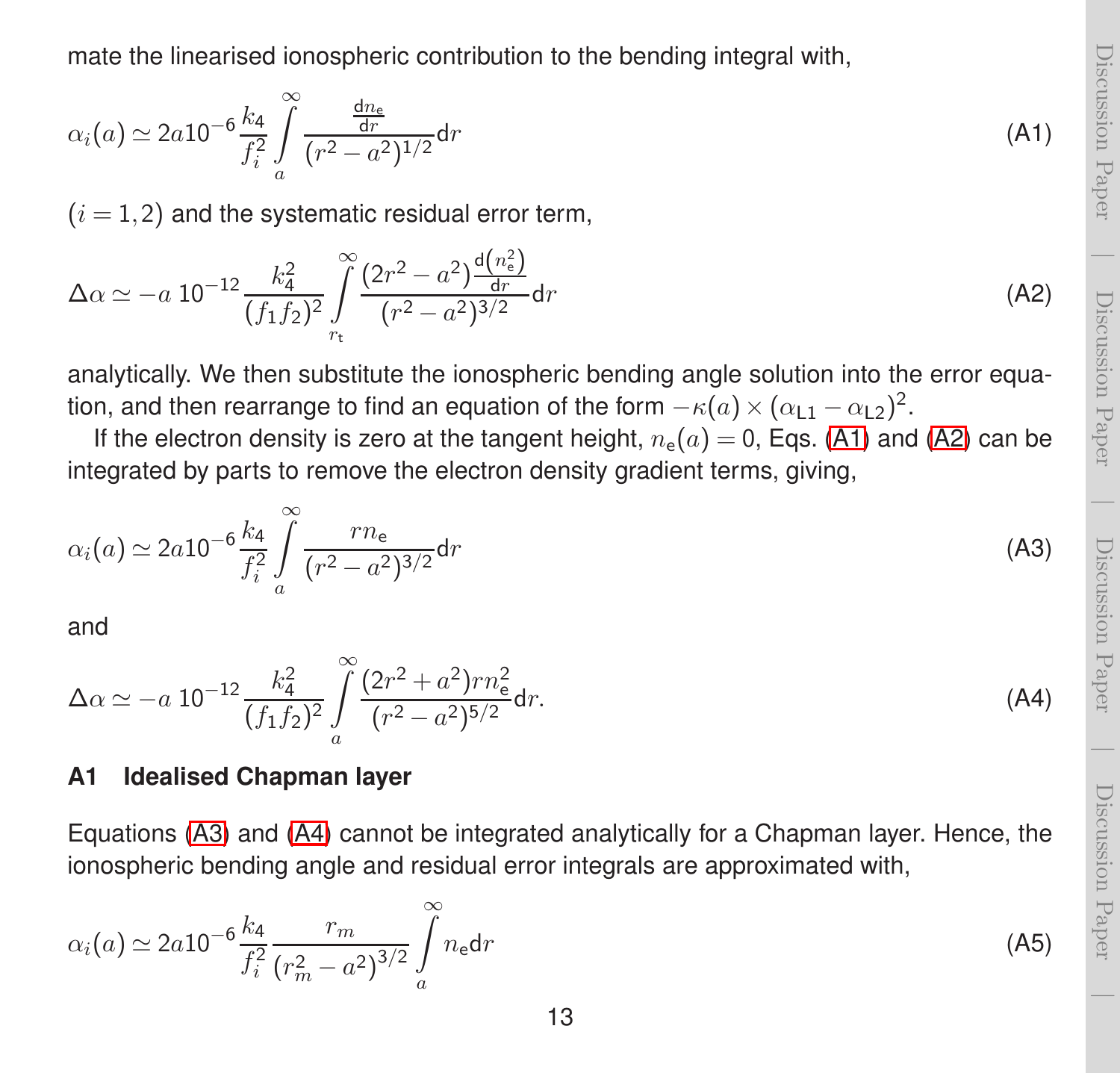and

$$
\Delta \alpha \simeq -a \; 10^{-12} \frac{k_4^2}{(f_1 f_2)^2} \frac{\left(2r_m^2 + a^2\right) r_m}{\left(r_m^2 - a^2\right)^{5/2}} \int_a^\infty n_e^2 \mathrm{d}r \tag{A6}
$$

Discussion Paper

Jiscussion Paper

 $\overline{\phantom{0}}$ 

Discussion Paper

<span id="page-13-0"></span>Discussion Paper

<span id="page-13-1"></span>Discussion Paper

Discussion Paper

Discussion Paper

Discussion Paper

 $\overline{\phantom{0}}$ 

assuming that the Chapman layer is sufficiently peaked at  $r_m$ . This assumption appears to be acceptable because it is made when approximating both the bending and error integrals, and the final result depends on the ratio of these expressions. The solutions are

$$
\alpha_i(a) \simeq 2a10^{-6} \frac{k_4}{f_i^2} \frac{r_m \tau_e}{(r_m^2 - a^2)^{3/2}}
$$
 (A7)

and

$$
\Delta \alpha \simeq -a \; 10^{-12} \frac{k_4^2}{(f_1 f_2)^2} \left(\frac{1}{2\pi H}\right) \frac{\left(2r_m^2 + a^2\right) r_m \tau_e^2}{\left(r_m^2 - a^2\right)^{5/2}} \tag{A8}
$$

where  $H$  is the Chapman layer width (Eq. [7\)](#page-7-1) and  $\tau_{\rm e} = n_{\rm e}^{\rm max} H \sqrt{2\pi e}$  is the vertical total electron content. We can substitute Eq. [\(A7\)](#page-13-0) into Eq. [\(A8\)](#page-13-1)

$$
\Delta \alpha \simeq -\alpha_1(a)\alpha_2(a) \left(\frac{1}{2\pi H}\right) \left(\frac{\sqrt{r_m^2 - a^2} \left(2r_m^2 + a^2\right)}{4ar_m}\right) \tag{A9}
$$

We then assume the ionospheric bending,  $\alpha_i$ , can be approximated with the measurements,  $(\alpha_{1,1}, \alpha_{1,2})$ , composed of both ionospheric and neutral bending, and the ionospheric corrected value,  $\alpha_c(a)$ , giving

$$
\alpha_1 \simeq \alpha_{L1} - \alpha_c = \frac{f_2^2}{f_1^2 - f_2^2} (\alpha_{L2} - \alpha_{L1})
$$
\n(A10)

and

$$
\alpha_2 \simeq \alpha_{L2} - \alpha_c = \frac{f_1^2}{f_1^2 - f_2^2} (\alpha_{L2} - \alpha_{L1})
$$
\n(A11)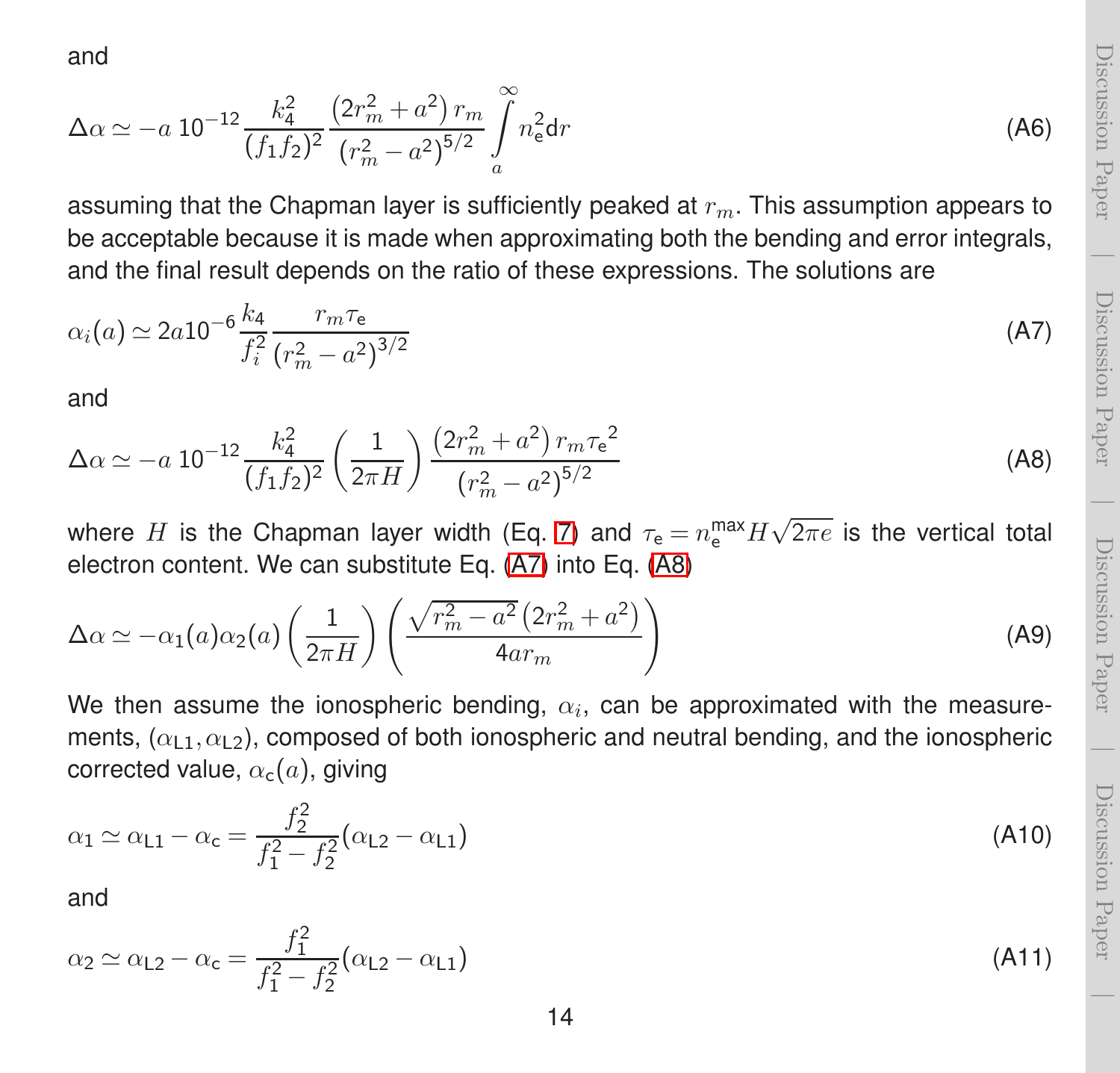The residual error is then

$$
\Delta \alpha(a) \simeq -\left(\frac{f_1 f_2}{f_1^2 - f_2^2}\right)^2 \left(\frac{1}{2\pi H}\right) \left(\frac{\sqrt{r_m^2 - a^2} \left(2r_m^2 + a^2\right)}{4ar_m}\right) \times \left(\alpha_{L2} - \alpha_{L1}\right)^2 \tag{A12}
$$

Finally using Eq. [\(8\)](#page-8-0),

<span id="page-14-0"></span>
$$
\kappa(a) \simeq \left(\frac{f_1 f_2}{f_1^2 - f_2^2}\right)^2 \left(\frac{1}{2\pi H}\right) \left(\frac{\sqrt{r_m^2 - a^2} \left(2r_m^2 + a^2\right)}{4ar_m}\right)
$$
(A13)

Note the scaling with  $1/H$  and  $r_m$ , which define the assumed ionospheric model.

#### **A2 Slab ionosphere**

A similar procedure can be followed for a slab ionosphere, where the electron density is constant value over a vertical interval of total width  $2H$ , centred on  $r_m$ , and is zero elsewhere. The bending angle and error integrals (Eqs. [A3](#page-12-1) and [A4\)](#page-12-0) can be solved more easily in this case. The  $\kappa$  value is

<span id="page-14-1"></span>
$$
\kappa(a) = \left(\frac{f_1 f_2}{f_1^2 - f_2^2}\right)^2 \left(\frac{1}{2H}\right) \left(\frac{\sqrt{r_m^2 - a^2} \left(2r_m^2 + a^2\right)}{4ar_m}\right) \times \frac{\mathcal{B}(l)}{\mathcal{A}^2(l)}\tag{A14}
$$

where  $l = (r_m - a)/H$ , and,

$$
A(l) = l^{3/2}((l-1)^{-1/2} - (l+1)^{-1/2}).
$$
\n(A15)

$$
\mathcal{B}(l) = l^{5/2}((l-1)^{-3/2} - (l+1)^{-3/2})/3
$$
\n(A16)

provided we approximate  $r^2 - a^2$  by  $(r_m + a)(r - a)$  in Eqs. [\(A3\)](#page-12-1) and [\(A4\)](#page-12-0).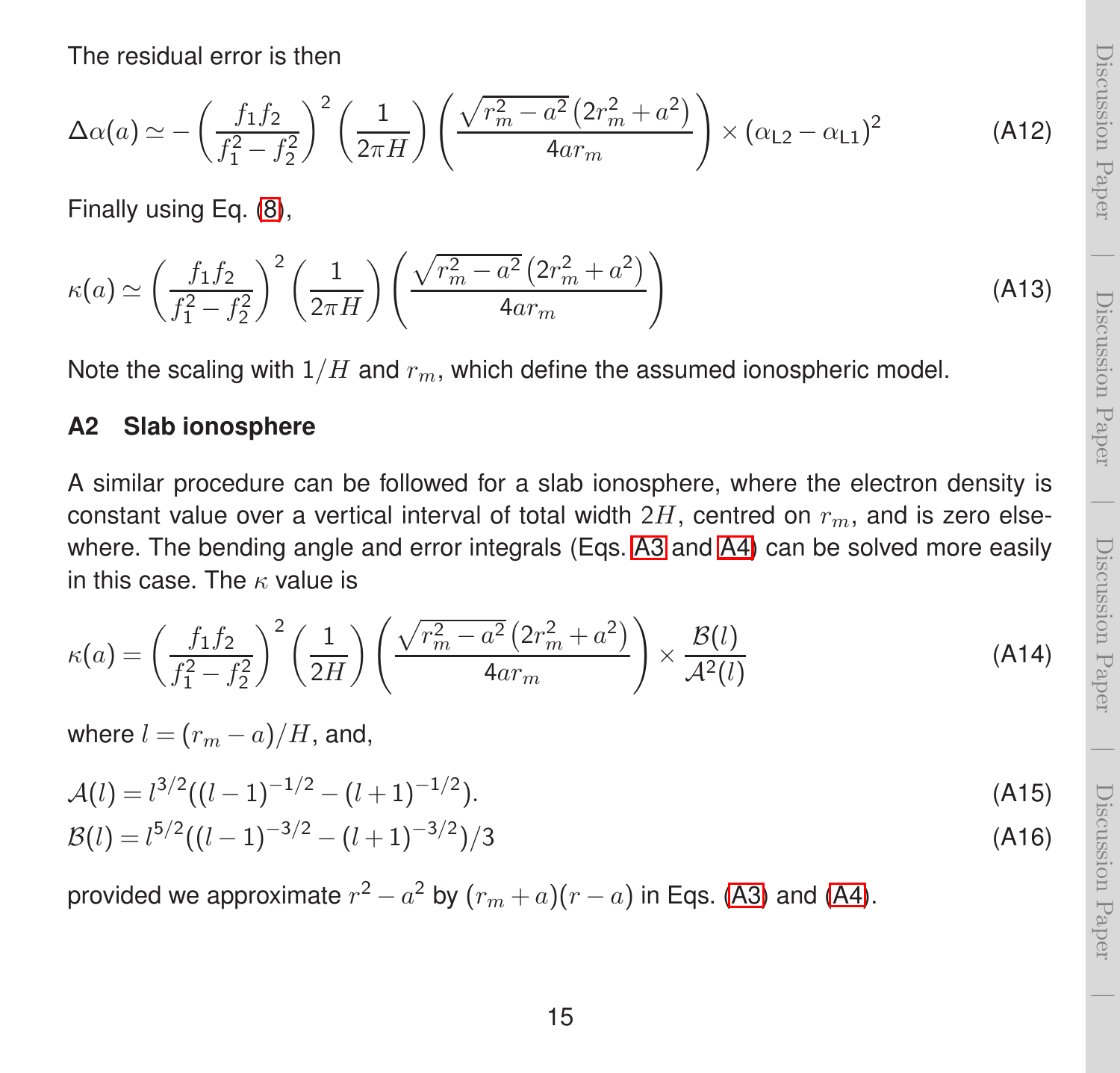## <span id="page-15-1"></span>Discussion PaperDiscussion Paper  $\overline{\phantom{0}}$

Discussion Paper

Discussion Paper

 $\overline{\phantom{0}}$ 

#### **A3 Asymmetric triangle**

The asymmetric triangle ionosphere has a peak electron density at  $r_m$ . The electron density falls with height above and below the peak value, and is zero at  $(r_m - H_1)$  and  $(r_m + H_2)$ , and is zero elsewhere. The ratio  $(H_2/H_1) \simeq 2.152$  is chosen so that the fraction of the  $\tau_e$ above  $r_m$  is the same as with the Chapman layer ionosphere. Again Eqs. [\(A3\)](#page-12-1) and [\(A4\)](#page-12-0) can be evaluated relatively easily. Approximating  $r^2 - a^2$  by  $(r_m + a)(r - a)$  in Eqs. [\(A3\)](#page-12-1) and [\(A4\)](#page-12-0), we find,

$$
\kappa(a) = \left(\frac{f_1 f_2}{f_1^2 - f_2^2}\right)^2 \left(\frac{4}{3(H_1 + H_2)}\right) \times \left(\frac{\sqrt{r_m^2 - a^2} \left(2r_m^2 + a^2\right)}{4ar_m}\right) \frac{\mathcal{B}(l_1, l_2)}{\mathcal{A}^2(l_1, l_2)}.
$$
 (A17)

where  $l_i = (r_m - a)/H_i$ . The functions are,

$$
\mathcal{A}(l_1, l_2) = 8 \frac{l_1 l_2}{l_1 + l_2} \times \left[ (l_1 + l_2) - (l_1 (l_1 - 1))^{1/2} - (l_2 (l_2 + 1))^{1/2} \right] \tag{A18}
$$

and

$$
\mathcal{B}(l_1, l_2) = 8 \frac{l_1 l_2}{l_1 + l_2} \times \left[ (l_1 + l_2)(2(l_1 - l_2) - 1) + 2l_2^{3/2}(l_2 + 1)^{1/2} - 2l_1^{3/2}(l_1 - 1)^{1/2} \right].
$$
 (A19)

*Acknowledgements.* This work was conducted as part of the Radio Occultation Meteorology Satellite Applications Facility (ROM SAF), which is a decentralised operational Radio Occultation processing centre under EUMETSAT. The authors thank Julia Danzer, Stig Syndergaard and Sergey Solokovskiy for useful conversations and suggestions during the course of this study.

#### **References**

<span id="page-15-0"></span>Ao, C. O., Mannucci, A. J., and Kursinski, E. R.: Improving GPS radio occultation stratospheric refractivity retrievals for climate benchmarking, Geophys. Res. Lett., 39, L12701, doi[:10.1029/2012GL051720,](http://dx.doi.org/10.1029/2012GL051720) 2012.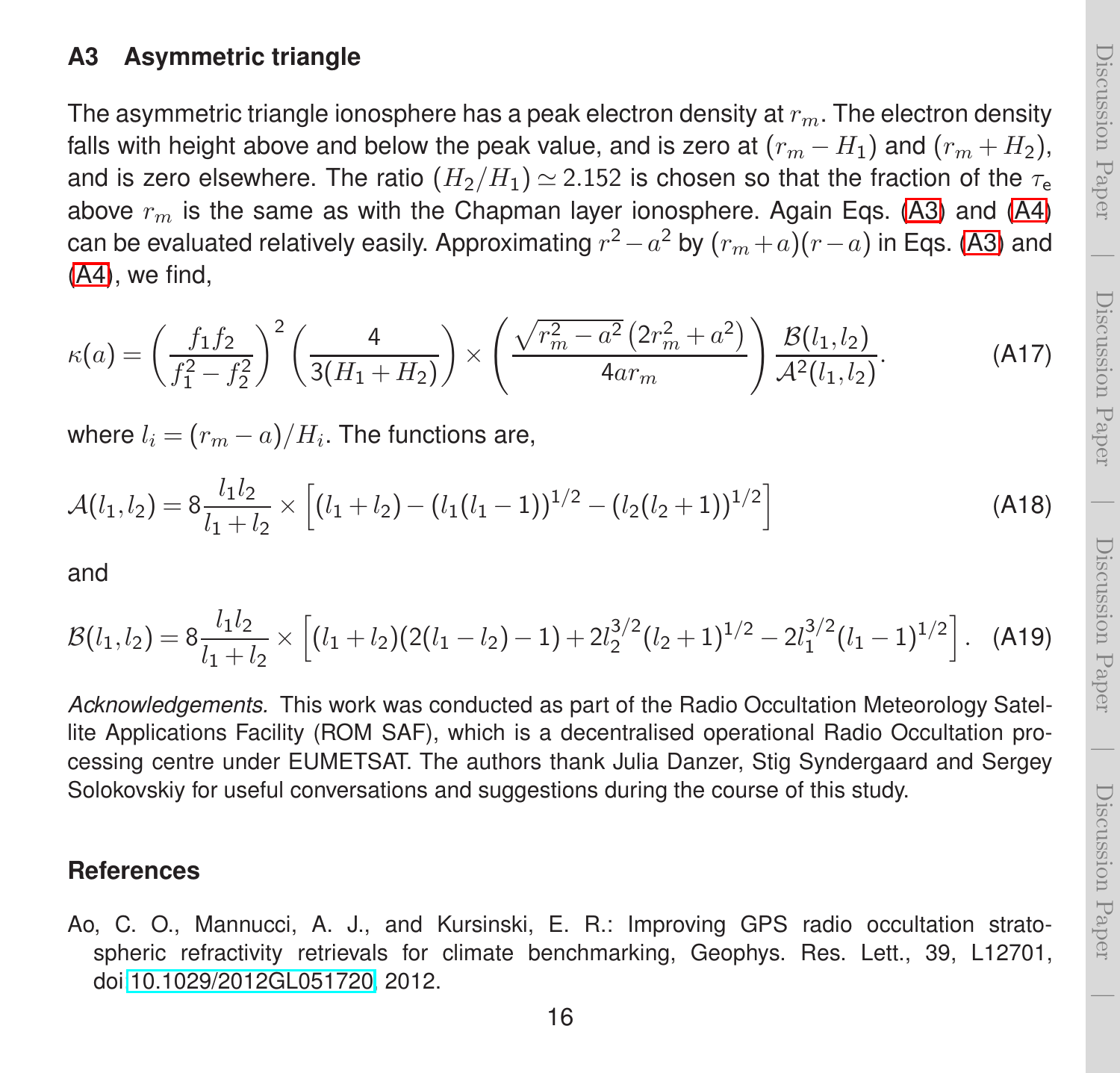Discussion Paper

Discussion Paper

- <span id="page-16-2"></span><span id="page-16-1"></span>Cucurull, L., Derber, J. C., Treadon, R., and Purser, R. J.: Assimilation of Global Positioning System radio occultation observations into NCEP's global data assimilation system, Mon. Weather Rev., 135, 3174–3193, 2007.
- <span id="page-16-5"></span>Danzer, J., Scherllin-Pirscher, B., and Foelsche, U.: Systematic residual ionospheric errors in radio occultation data and a potential way to minimize them, Atmos. Meas. Tech., 6, 2169–2179, doi[:10.5194/amt-6-2169-2013,](http://dx.doi.org/10.5194/amt-6-2169-2013) 2013.
- <span id="page-16-7"></span>Danzer, J., Gleisner, H., and Healy, S. B.: CHAMP climate data based on the inversion of monthly average bending angles, Atmos. Meas. Tech., 7, 4071–4079, doi[:10.5194/amt-7-4071-2014,](http://dx.doi.org/10.5194/amt-7-4071-2014) 2014.
- <span id="page-16-8"></span>Danzer, J., Healy, S. B., and Culverwell, I. D.: A simulation study with a new residual ionospheric error model for GPS radio occultation climatologies, Atmos. Meas. Tech., accepted, 2015.Will be updated upon publication.
- <span id="page-16-6"></span>Gleisner, H. and Healy, S. B.: A simplified approach for generating GNSS radio occultation refractivity climatologies, Atmos. Meas. Tech., 6, 121–129, doi[:10.5194/amt-6-121-2013,](http://dx.doi.org/10.5194/amt-6-121-2013) 2013.
- <span id="page-16-10"></span>Hajj, G. A. and Romans, L. J.: Ionospheric electron density profiles obtained with the Global Positioning System: results from the GPS/MET experiment, Radio Sci., 33, 175–190, 1998.
- <span id="page-16-9"></span>Hajj, G. A., Kursinski, E. R., Romans, L. J., Bertiger, W. I., and Leroy, S. S.: A technical description of atmospheric sounding by GPS occultation, J. Atmos. Sol.-Terr. Phy., 64, 451–469, 2002.
- <span id="page-16-0"></span>Healy, S. B. and Thépaut, J.-N.: Assimilation experiments with CHAMP GPS radio occultation measurements, Q. J. Roy. Meteor. Soc., 132, 605–623, 2006.
- <span id="page-16-3"></span>Ho, S.-P., Kirchengast, G., Leroy, S., Wickert, J., Mannucci, A. J., Steiner, A., Hunt, D. C., Schreiner, W. S., Sokolovskiy, S., Ao, C., Borsche, M., von Engeln, A., ans S. Heise, U. F., Iijima, B., Kuo, Y.- H., Kursinski, R., Pirscher, B., Ringer, M., Rocken, C., and Schmidt, T.: Estimating the uncertainty of using GPS radio occultation data for climate monitoring: Intercomparison of CHAMP refractivity climate records from 2002 to 2006 from different data centers, J. Geophys. Res., 114, D23 107, doi:10.1029/2009JD011 969, 2009.
- <span id="page-16-4"></span>Ho, S.-P., Hunt, D. C., Steiner, A. K., Mannucci, A. J., Kirchengast, G., Gleisner, H., Heise, S., von Engeln, A., Marquardt, C., Sokolovskiy, S., Schreiner, W. S., Scherllin-Pirscher, B., Ao, C., Wickert, J., Syndergaard, S., Lauritsen, K. B., Leroy, S., Kursinski, E. R., Kuo, Y.-H., Foelsche, U., Schmidt, T., and Gorbunov, M.: Reproducibility of GPS radio occultation data for climate monitoring: Profileto-profile inter-comparison of CHAMP climate records 2002 to 2008 from six data centers., J. Geophys. Res., 117, D18 111, doi:10.1029/2012JD017 665, 2012.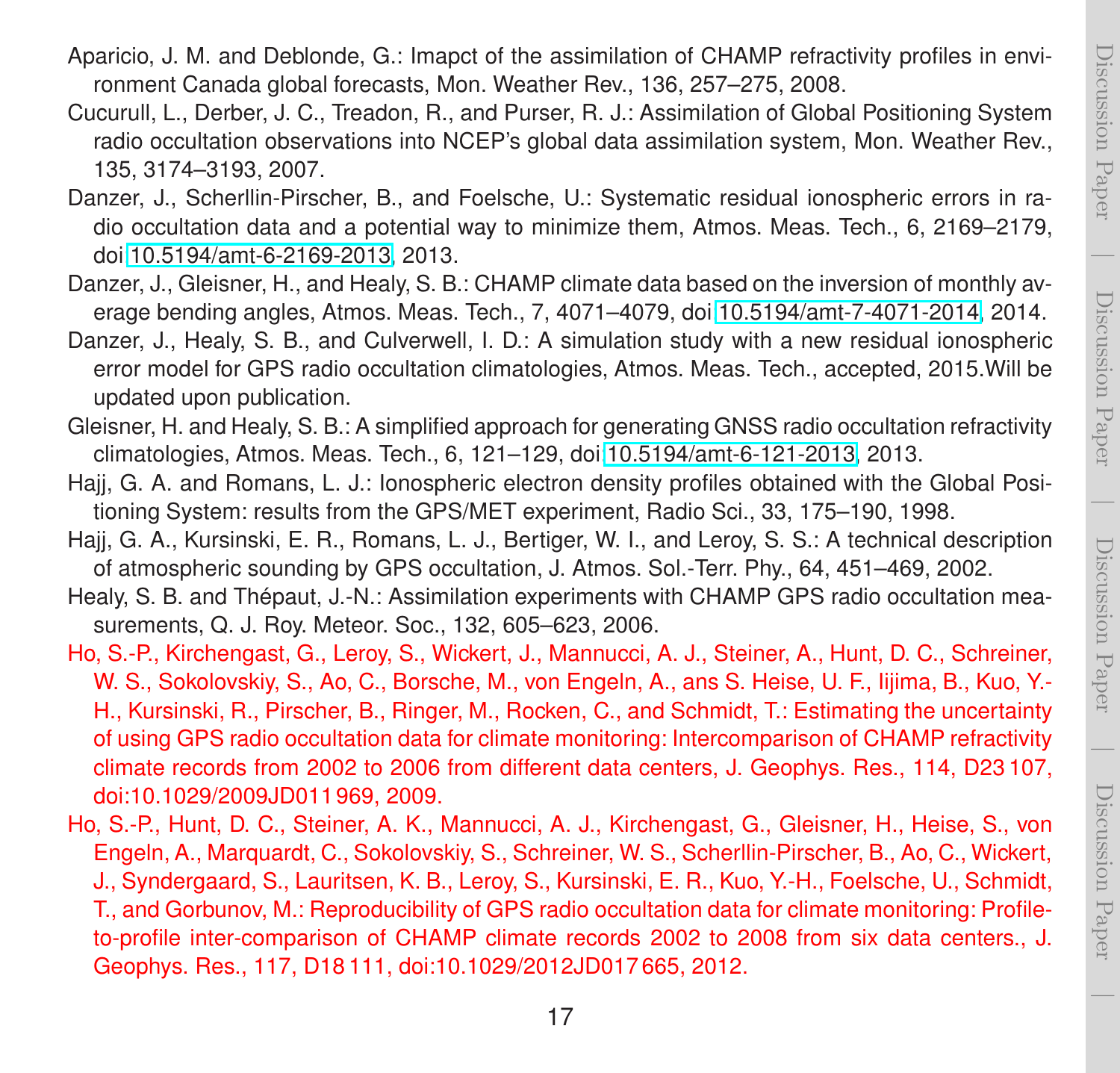- Kursinski, E. R., Hajj, G. A., Schofield, J. T., Linfield, R. P., and Hardy, K. R.: Observing earth's atmosphere with radio occultation measurements using the Global Positioning System, J. Geophys. Res., 102, 23429–23465, 1997.
- <span id="page-17-3"></span>Leroy, S. S., Anderson, J. G., and Dykema, J. A.: Testing climate models using GPS radio occultation: a sensitivity analysis, J. Geophys. Res., 111, D17105, doi[:10.1029/2005JD006145,](http://dx.doi.org/10.1029/2005JD006145) 2006.
- <span id="page-17-7"></span>Liu, C. L., Kirchengast, G., Zhang, K. F., Norman, R., Li, Y., Zhang, S. C., Carter, B., Fritzer, J., Schwaerz, M., Choy, S. L., Wu, S. Q., , and Tan, Z. X.: Characterisation of residual ionospheric errors in bending angles using GNSS RO end-to-end simulations, Advances in Space Research, 52, 821–836, doi:10.1016/j.asr.2013.05.021, 2013.
- <span id="page-17-8"></span>Liu, C. L., Kirchengast, G., Zhang, K., Norman, R., Li, Y., Zhang, S. C., Fritzer, J., Schwaerz, M., Wu, S. Q., and Tan, Z. X.: Quantifying residual ionospheric errors in GNSS radio occultation bending angles based on ensembles of profiles from end-to-end simulations, Atmos. Meas. Tech. Discuss, 8, 759–809, doi:10.5194/amtd–8–759–2015, 2015.
- <span id="page-17-6"></span>Mannucci, A. J., Ao, C. O., Pi, X., and Iijima, B. A.: The impact of large scale ionospheric structure on radio occultation retrievals, Atmos. Meas. Tech., 4, 2837–2850, doi[:10.5194/amt-4-2837-2011,](http://dx.doi.org/10.5194/amt-4-2837-2011) 2011.
- <span id="page-17-0"></span>Poli, P., Moll, P., Puech, D., Rabier, F., and Healy, S. B.: Quality control, error analysis, and impact assessment of FORMOSAT-3/COSMIC in numerical weather prediction, Terr. Atmos. Ocean. Sci., 20, 101–113, 2009.
- <span id="page-17-2"></span>Poli, P., Healy, S. B., and Dee, D. P.: Assimilation of Global Positioning System radio occultation data in the ECMWF ERA-Interim reanalysis, Q. J. Roy. Meteor. Soc., 136, 1972–1990, doi[:10.1002/qj.722,](http://dx.doi.org/10.1002/qj.722) 2010.
- <span id="page-17-1"></span>Rennie, M. P.: The impact of GPS radio occultation assimilation at the Met Office, Q. J. Roy. Meteor. Soc., 136, 116–131.doi[:10.1002/qj.521,](http://dx.doi.org/10.1002/qj.521) 2010.
- <span id="page-17-4"></span>Steiner, A. K., Hunt, D., Ho, S.-P., Kirchengast, G., Mannucci, A. J., Scherllin-Pirscher, B., Gleisner, H., von Engeln, A., Schmidt, T., Ao, C., Leroy, S. S., Kursinski, E. R., Foelsche, U., Gorbunov, M., Heise, S., Kuo, Y.-H., Lauritsen, K. B., Marquardt, C., Rocken, C., Schreiner, W., Sokolovskiy, S., Syndergaard, S., and Wickert, J.: Quantification of structural uncertainty in climate data records from GPS radio occultation, Atmos. Chem. Phys., 13, 1469–1484, doi[:10.5194/acp-13-1469-2013,](http://dx.doi.org/10.5194/acp-13-1469-2013) 2013.
- <span id="page-17-5"></span>Syndergaard, S.: On the ionospheric calibration in GPS radio occultation measurements, Radio Sci., 35, 865–883, 2000.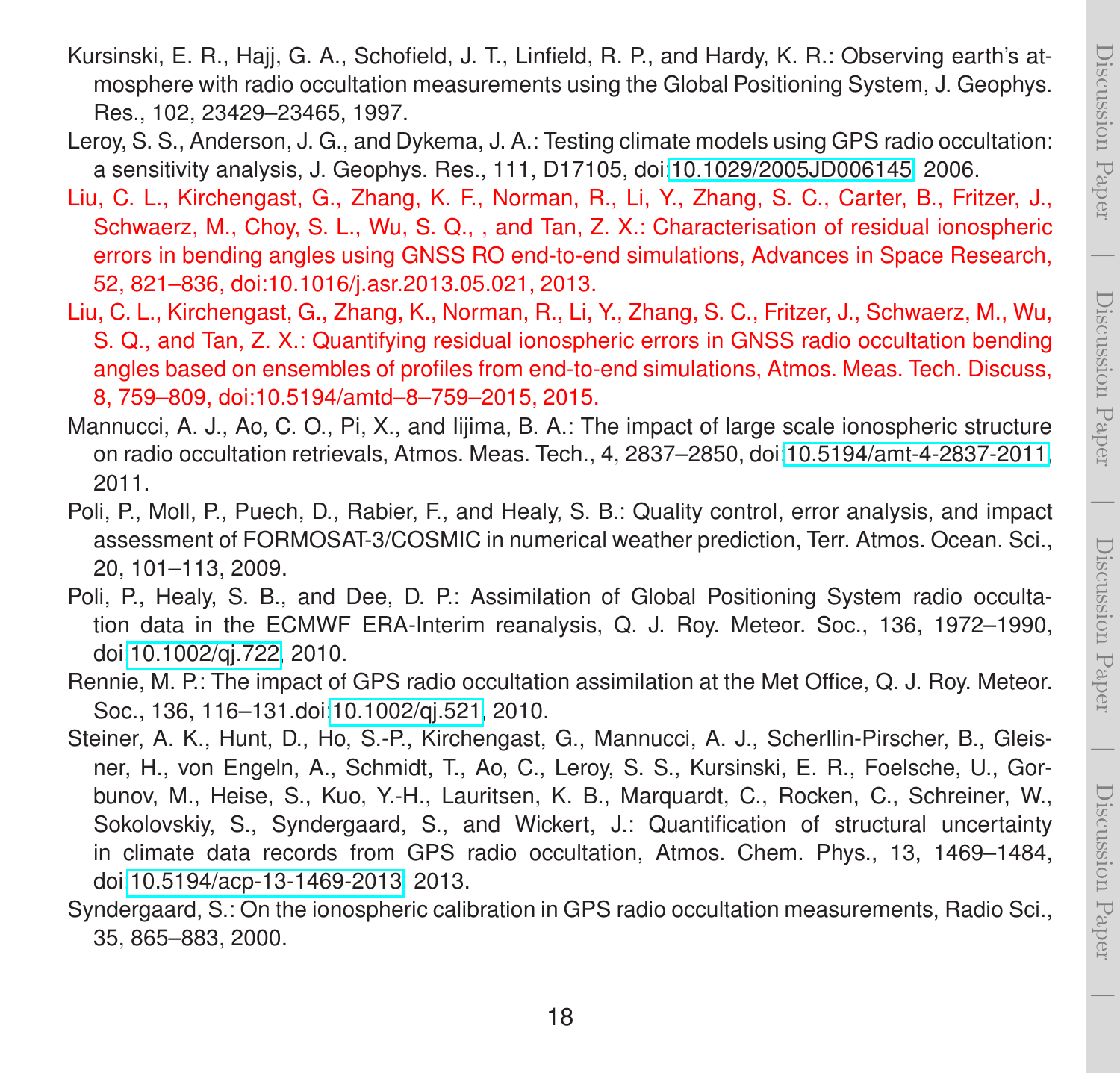<span id="page-18-0"></span>Vorob'ev, V. V. and Krasil'nikova, G. K.: Estimation of the accuracy of the atmospheric refractive index recovery from doppler shift measurements at frequencies used in the NAVSTAR system, USSR Phys. Atmos. Ocean, Engl. Transl., 29, 602–609, 1994.

 $\overline{\phantom{0}}$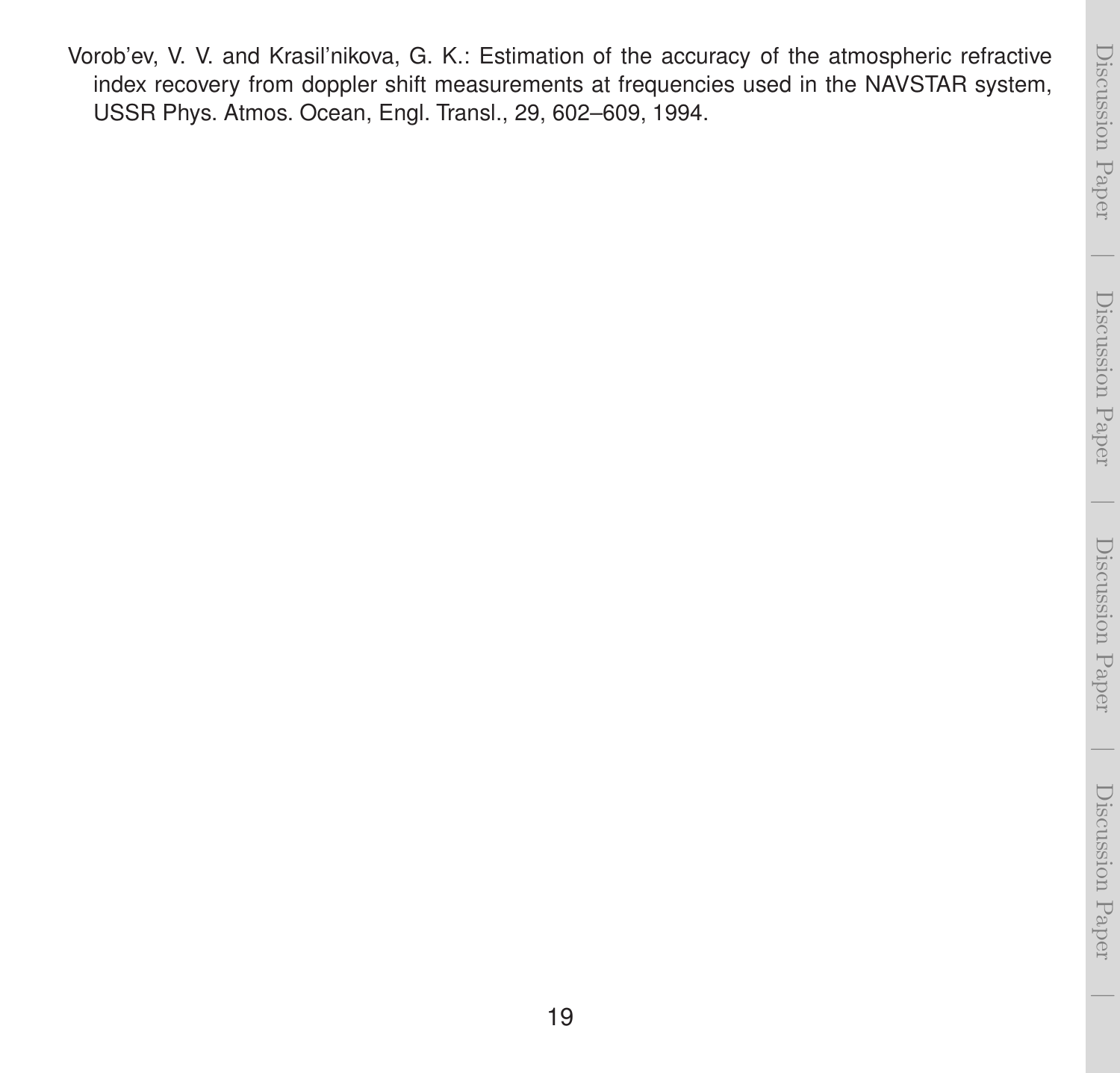<span id="page-19-0"></span>

**Figure 1.** Comparing analytically estimated residual ionospheric errors (Eq. [5\)](#page-6-2) and computed values, for a spherically symmetric Chapman layer ionosphere, with no neutral bending. The Chapman layer peaks at 300 km, has a width of  $H =$  75 km and a peak electron number density of  $n_{\rm e}^{\rm max}$   $=$ 3 × 10<sup>12</sup>m<sup>-3</sup>. The computed errors are found by integrating Eq. [\(1\)](#page-4-1) for both L1 and L2, and then correcting the L1 and L2 bending angles with Eq. [\(3\)](#page-5-0).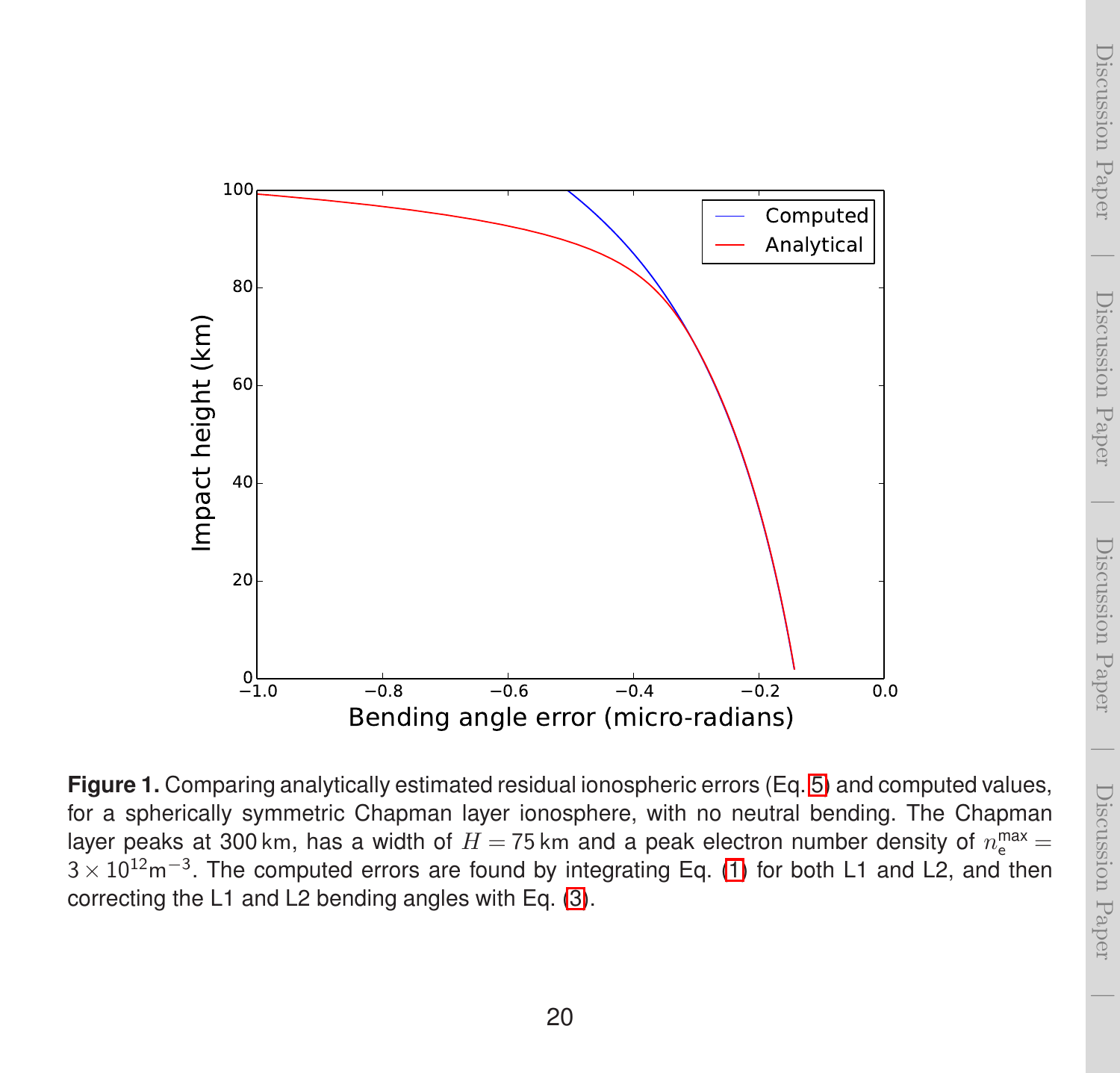<span id="page-20-0"></span>

**Figure 2.** The computed  $\kappa$  (Eq. [8\)](#page-8-0) for a Chapman layer which peaks at 300 km, has a width of  $H = 75$  km and a peak electron number density of  $n_{\rm e}^{\rm max} = 3 \times 10^{12}$  m<sup>-3</sup>.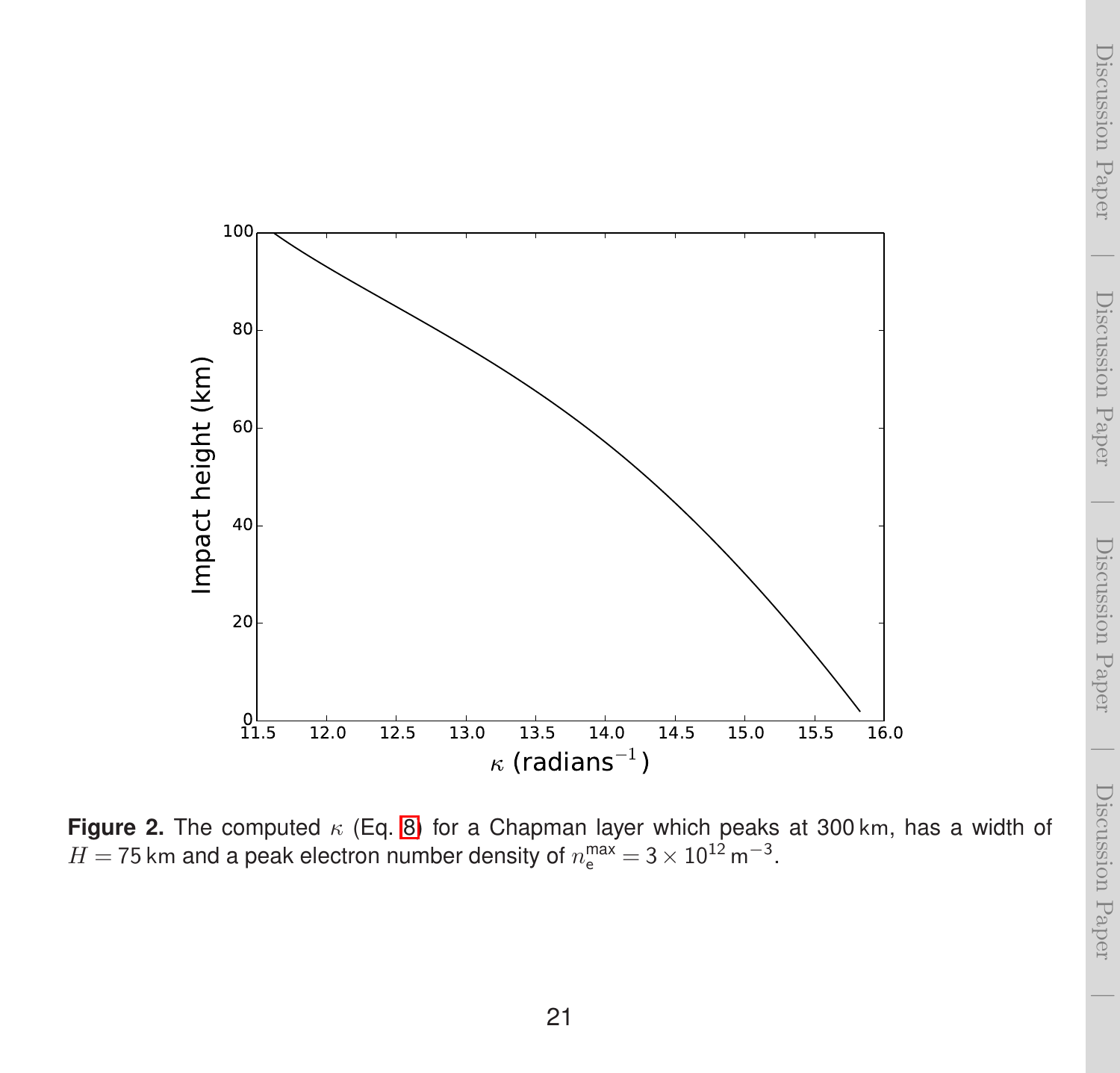<span id="page-21-0"></span>

**Figure 3.** The profiles of the electron number density used to provide analytical estimates of κ.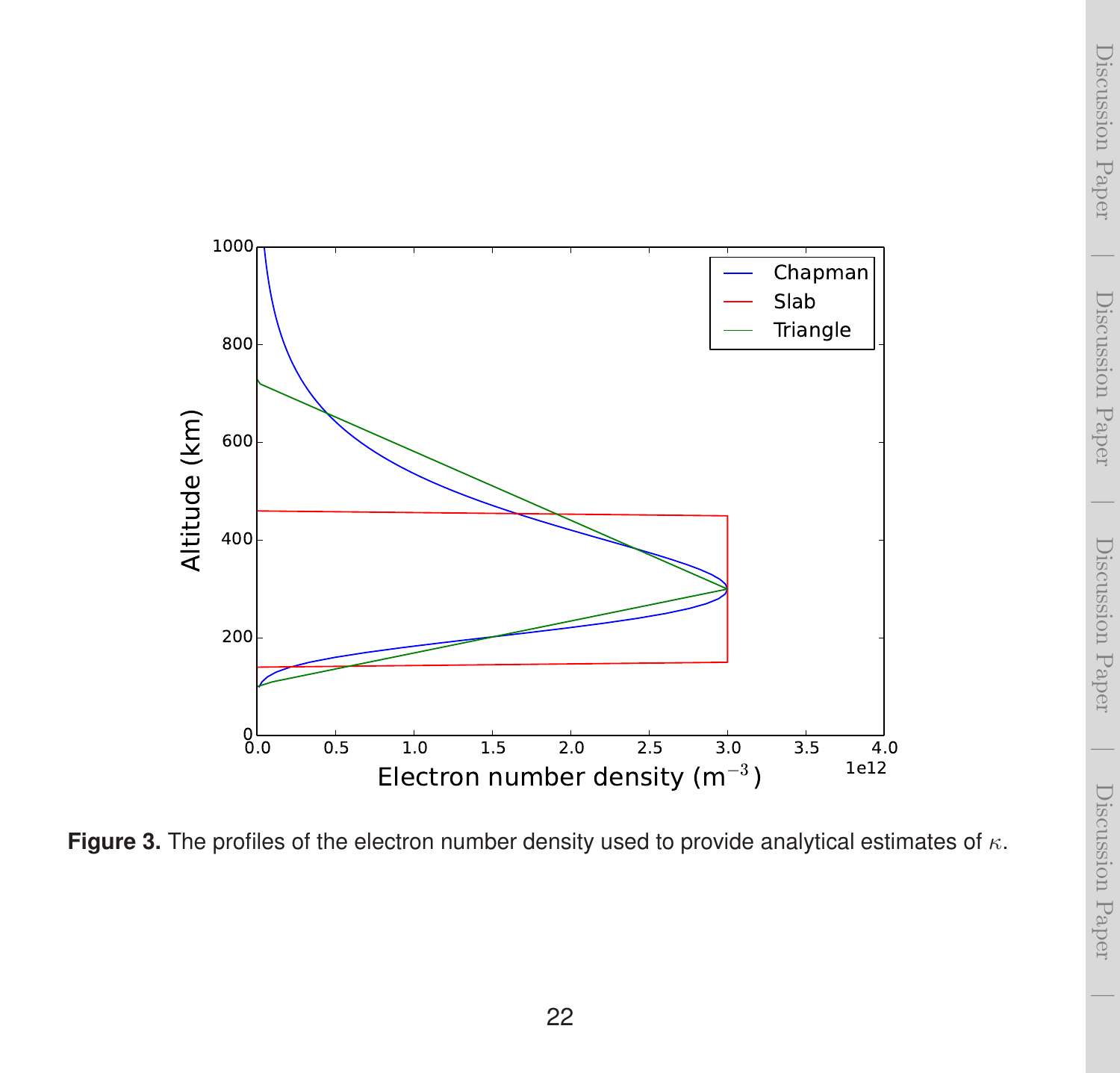<span id="page-22-0"></span>

**Figure 4.** The computed κ given by Eq. [\(8\)](#page-8-0), and the analytical estimates for an idealised Chapman layer (Eq. [A13\)](#page-14-0), a slab ionosphere (Eq. [A14\)](#page-14-1) and an asymmetric triangle (Eq. [A17\)](#page-15-1). The profiles have the same  $n_{\rm e}^{\rm max}$  and vertical TEC values.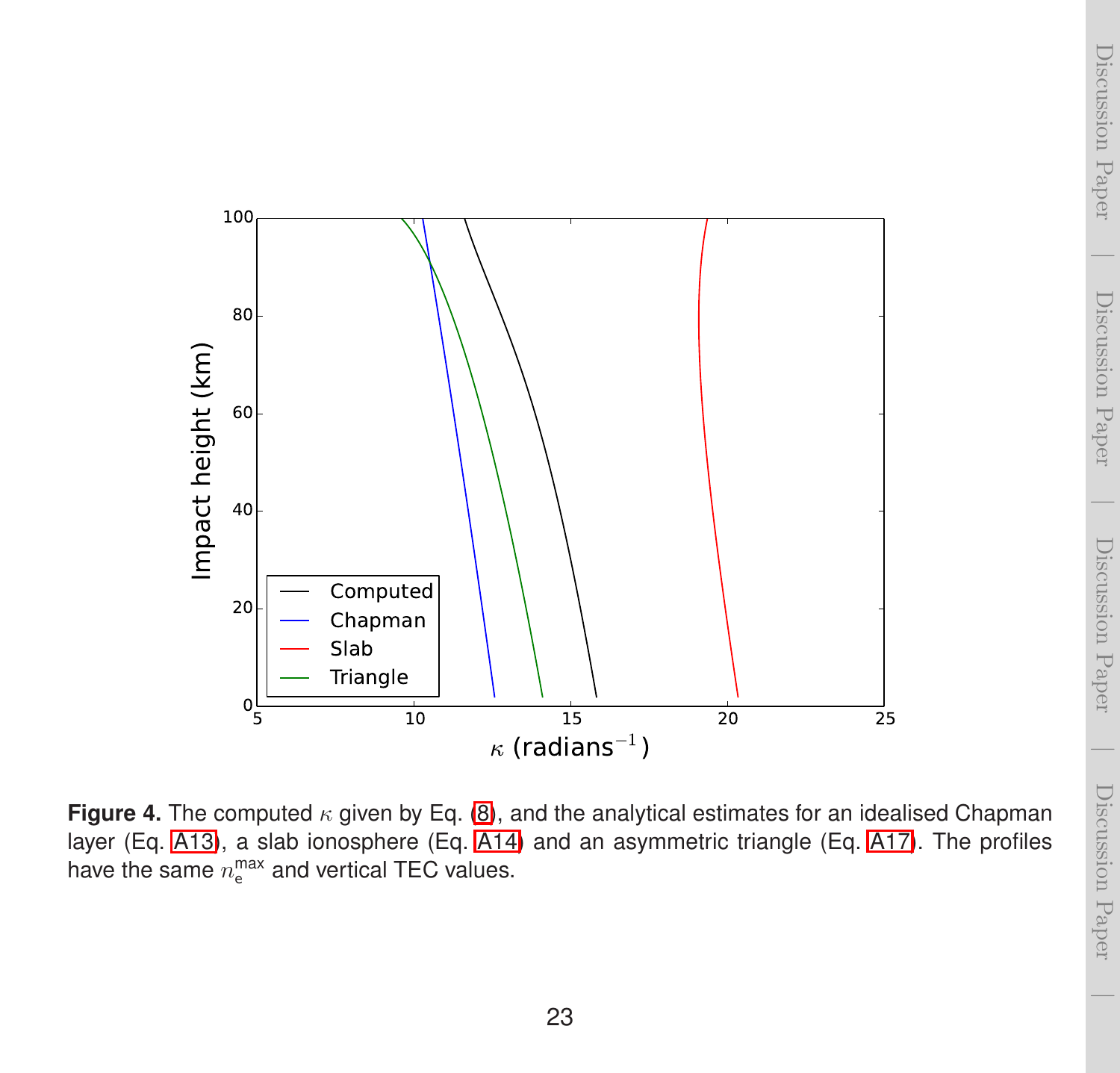<span id="page-23-0"></span>

**Figure 5.** The impact of the assumed width,  $H = (100, 75, 50)$  km, on the computed  $\kappa$  values for a Chapman layer.